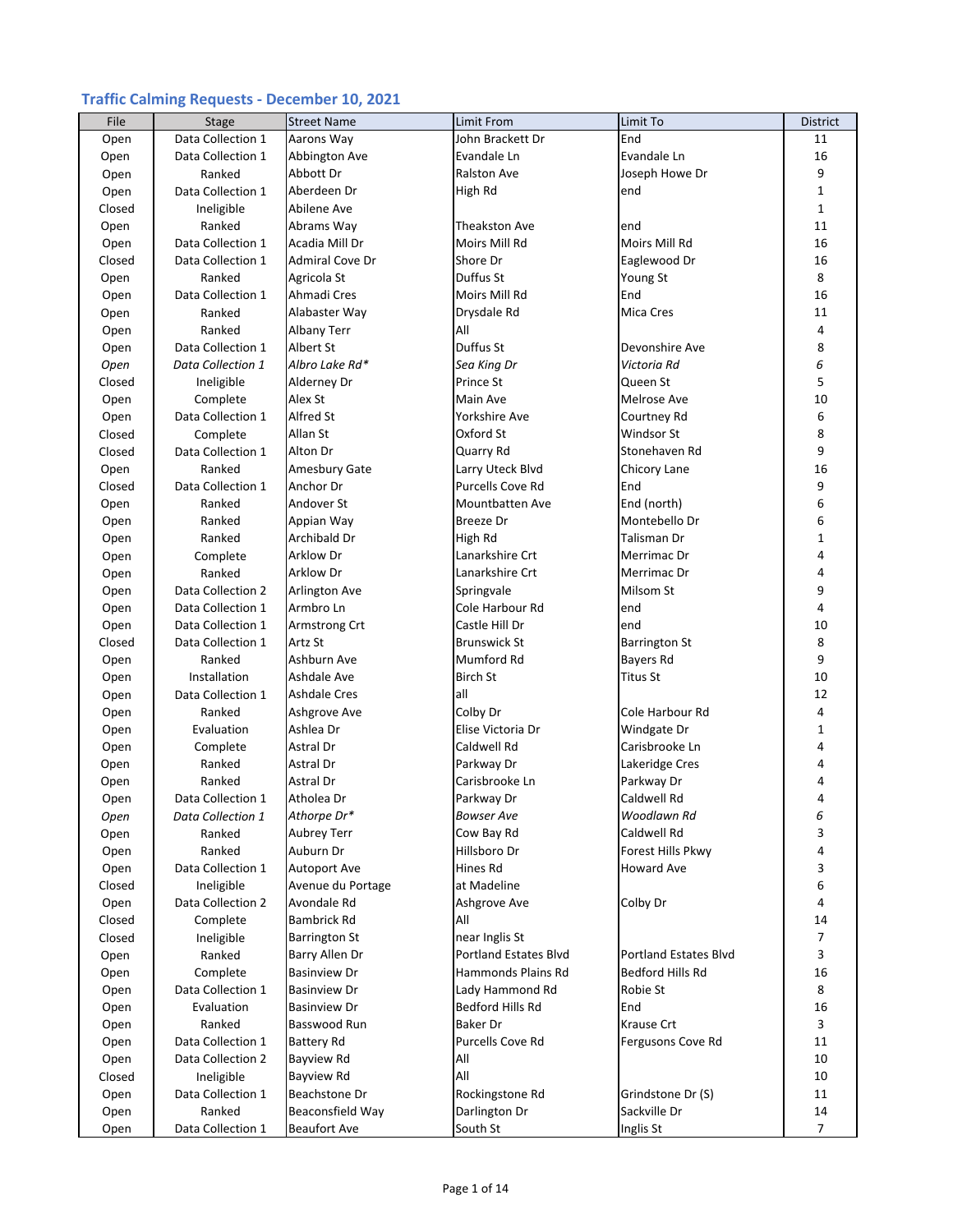| File   | <b>Stage</b>      | <b>Street Name</b>      | Limit From           | Limit To                 | <b>District</b> |
|--------|-------------------|-------------------------|----------------------|--------------------------|-----------------|
| Open   | Data Collection 1 | <b>Beaufort Ave</b>     | Inglis St            | Roxton Rd                | 7               |
| Open   | Ranked            | <b>Beaufort Dr</b>      | Cole Harbour Rd      | Silistria Dr             | 4               |
| Open   | Complete          | Beaver Bank Cross Rd    | Milwood Dr           | Waterwheel Cres (S)      | 14              |
| Open   | Ranked            | Beaver Bank Cross Rd    | Milwood Dr           | Sackville Dr             | 14              |
| Closed | Ineligible        | Beaver Bank Rd          | at Galloway Dr       |                          | 14              |
| Open   | Ranked            | Bedford Hills Rd        | All                  |                          | 16              |
| Open   | Data Collection 1 | <b>Bedford St</b>       | Rutledge St          | Division St              | 16              |
| Open   | Data Collection 1 | Beech St                | Quinpool Rd          | Norwood St               | 9               |
|        | Ranked            | Beech St                | Quinpool Rd          | Chebucto Rd              | 9               |
| Open   | Ranked            | Beech Tree Rn           | States Ln (W)        | St. Margaret's Bay Rd    | 12              |
| Open   |                   |                         |                      |                          |                 |
| Open   | Ranked            | Beechcrest Dr           | Laurie St            | End                      | $\mathbf{1}$    |
| Closed | Data Collection 1 | Beechwood Terr          | Wedgewood Ave        | <b>Edward Laurie Dr</b>  | 12              |
| Open   | Ranked            | <b>Bellbrook Cres</b>   | Portland Hills Dr    | <b>Portland Hills Dr</b> | 3               |
| Open   | Data Collection 1 | Belle St*               | Larry Uteck Blvd     | Colins Rd                | 16              |
| Open   | Data Collection 2 | Belle Vista Dr          | Waltdale Dr          | Spring Ave               | 6               |
| Open   | Evaluation        | Belle Vista Dr          | Waltdale Dr          | Spring Ave               | 6               |
| Open   | Ranked            | <b>Belmont Ave</b>      | Pleasant St          | end                      | 3               |
| Open   | Data Collection 1 | <b>Bently Dr</b>        | Washmill Lake Dr     | Bently Dr                | 12              |
| Open   | Data Collection 1 | <b>Benview Ave</b>      | <b>Cranston Ave</b>  | end                      | 5               |
| Open   | Data Collection 1 | Berlin St               | Oxford St            | Connaught St             | 9               |
| Open   | Data Collection 1 | Bermuda Ave             | Fenwood Rd           | Lynn Rd                  | 9               |
| Closed | Data Collection 1 | Betty Jane Crt*         | Joan Eleanor Dr      | End                      | 3               |
| Open   | Data Collection 1 | Bilby St*               | Agricola St          | Gottingen St             | 8               |
| Open   | Data Collection 1 | Birch Bear Run          | St Margarets Bay Rd  | Big Hubley Lake Dr       | 13              |
| Open   | Ranked            | <b>Birchwood Terr</b>   | Lorraine St          | Lawnsdale Dr             | 5               |
| Closed | Ineligible        | <b>Bissett Rd</b>       | all                  |                          | 4               |
| Closed | Data Collection 1 | <b>Bligh St</b>         | All                  |                          | 5               |
| Closed | Data Collection 1 | <b>Blockade Circle</b>  | All                  |                          | 3               |
| Open   | Ranked            | Blue Hill Rd            | <b>Fall River Rd</b> | Lake Thomas Cres         | $\mathbf{1}$    |
| Open   | Evaluation        | <b>Blue Mountain Dr</b> | Larry Uteck Blvd     | Terradore Ln             | 13              |
|        | Ranked            | Bonita Dr               | Micmac Dr            | Montebello Dr            | 6               |
| Open   |                   |                         | Pockwock Rd          |                          | 13              |
| Open   | Data Collection 1 | Bonsai Dr*              |                      | Yew St                   |                 |
| Open   | Ranked            | Booth St                | All                  |                          | 6               |
| Open   | Data Collection 1 | <b>Bosun Run</b>        | <b>Fleetview Dr</b>  | Fleetview Dr             | 16              |
| Open   | Data Collection 1 | <b>Boxwood Cres</b>     | Beaver Bank Rd       | Beaver Bank Rd           | 15              |
| Open   | Evaluation        | Bradorian Dr            | Auburn Dr            | <b>Hirandale Cres</b>    | 4               |
| Closed | Ineligible        | <b>Breeze Dr</b>        | <b>Waverley Rd</b>   | Caledonia Rd             | 6               |
| Open   | Data Collection 2 | Brenda Dr               | Kingswood Dr         | Seth Aaron Dr            | 13              |
| Open   | Evaluation        | <b>Brentwood Ave</b>    | Johnson Ave          | Greenwood Ave            | 12              |
| Open   | Ranked            | Briarwood Dr            | Cow Bay Rd           | Caldwell Rd              | 3               |
| Open   | Data Collection 1 | <b>Bridget Ave</b>      | Forbes St            | end                      | 11              |
| Open   | Ranked            | <b>Bridgeview Dr</b>    | Towerview Dr         | Colindale St             | 9               |
| Open   | Installation      | Brigadoon Ave           | Main St              | Mount Edward Rd          | 6               |
| Open   | Ranked            | Brightwood Ave          | Victoria Rd          | Slayter St               | 5               |
| Open   | Ranked            | <b>Bristol Ave</b>      | All                  |                          | 13              |
| Closed | Ineligible        | <b>Broad St</b>         | All                  |                          | 16              |
| Open   | Ranked            | Broadholme Lane         | Wedgewood Ave        | Wilson Blvd              | 12              |
| Closed | Data Collection 1 | <b>Bromley Rd</b>       | Ridge Valley Rd      | Ridge Valley Rd          | 9               |
| Open   | Data Collection 1 | <b>Brook St</b>         | Holland Rd           | <b>Behrent Crt</b>       | $\mathbf{1}$    |
| Open   | Ranked            | <b>Brook St</b>         | Crown Dr             | White Glove Terr         | 9               |
| Open   | Ranked            | Brookfield Ave          | Caldwell Rd          | Astral Dr                | 4               |
| Closed | Data Collection 1 | Brookview Dr            | Patrick Lane         | end                      | 4               |
|        |                   |                         |                      |                          | 4               |
| Open   | Data Collection 2 | Broom Rd                | Giberson Dr          | Leander Dr               |                 |
| Open   | Ranked            | <b>Bruce Dr</b>         | Sackville Cross Rd   | end                      | 15              |
| Open   | Data Collection 1 | Brussels St*            | Inglis St            | Atlantic St              | $\overline{7}$  |
| Open   | Evaluation        | <b>Buckingham Dr</b>    | Windsor Dr           | Penny Ln                 | 13              |
| Open   | Plan dev.         | Cain St                 | North Preston Rd     | End                      | $\overline{2}$  |
| Open   | Data Collection 2 | Caldwell Rd             | Cow Bay Rd           | Shore Rd                 | 3               |
| Closed | Ineligible        | Caldwell Road           |                      |                          | 4               |
| Open   | Complete          | Camden St               | Fort Sackville Rd    | Wardour St               | 16              |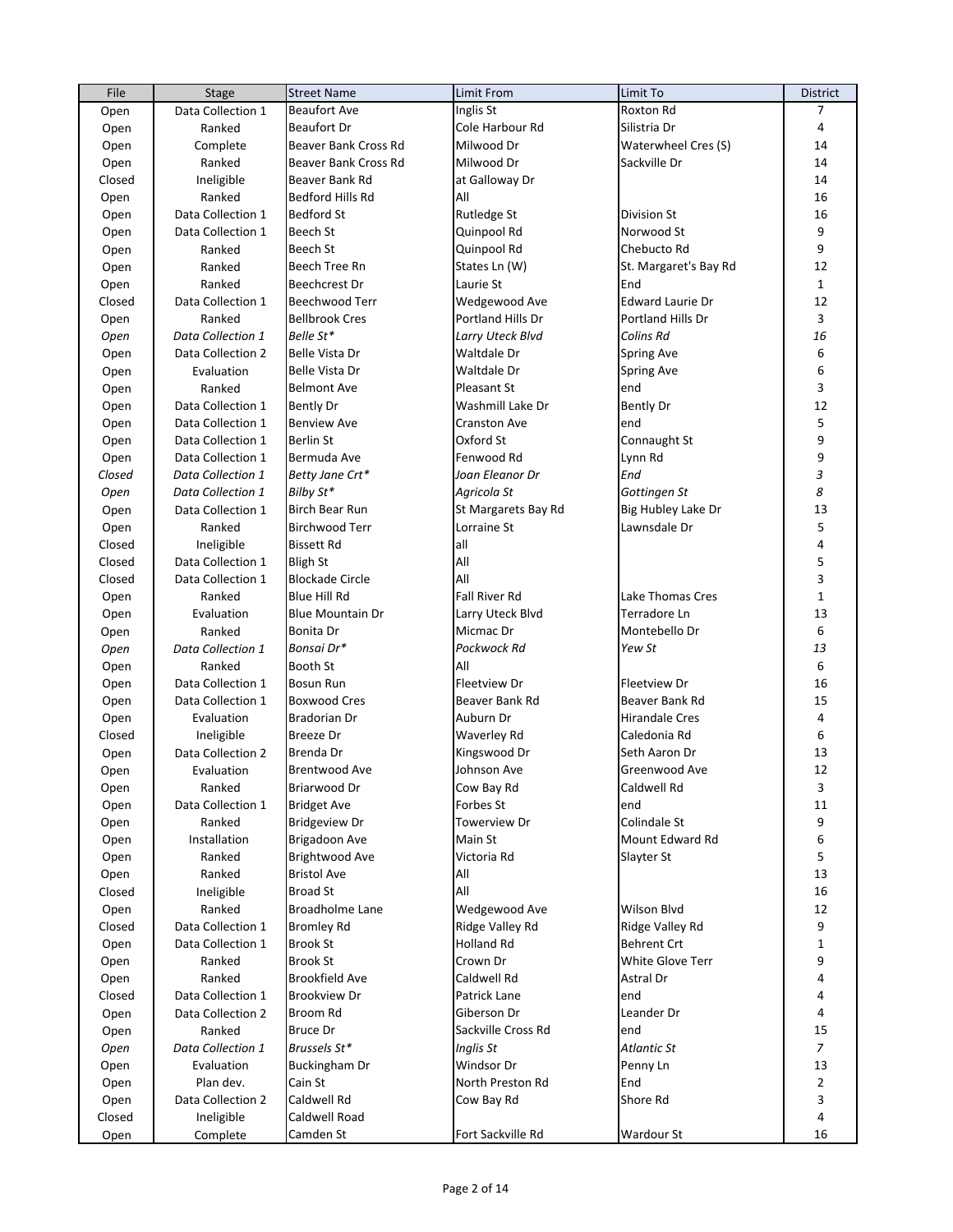| File   | <b>Stage</b>      | <b>Street Name</b>       | Limit From             | Limit To             | District       |
|--------|-------------------|--------------------------|------------------------|----------------------|----------------|
| Open   | Ranked            | Campbell Dr              | Heffler St             | Wimbledon            | 16             |
| Open   | Data Collection 1 | <b>Canary Cres</b>       | <b>Meadowlark Cres</b> | Flamingo Dr          | 10             |
| Open   | Data Collection 1 | Cannon Terr              | Lancaster Dr           | End                  | 5              |
| Open   | Evaluation        | Capilano Dr              | Ashlea Dr              | Elise Victoria Dr    | $\mathbf{1}$   |
| Open   | Ranked            | Capstone Cres            | Gary Martin            | <b>Gary Martin</b>   | 16             |
| Open   | Data Collection 1 | Carriageway Cres         | All                    |                      | 8              |
| Open   | Evaluation        | Carver St                | Day Ave                | Portland St          | 6              |
| Open   | Data Collection 1 | Castle Hill Dr*          | Kearny Lake Rd         | Grosvenor Rd         | 10             |
| Open   | Complete          | Cavalier Dr              | Polara Dr              | Cavendish Dr         | 15             |
| Open   | Ranked            | Cavalier Dr              | Cavendish Dr           | First Lake Dr        | 15             |
| Closed | Data Collection 1 | Cavendish Rd             | Ridge Valley Rd        | Highfield St         | 9              |
| Open   | Data Collection 1 | Cedar Cres               | Spence Dr              | Spence Dr            | 4              |
| Open   | Complete          | Cedar St                 | Preston St             | Chestnut St          | 7              |
| Open   | Ranked            | Cedar St                 | Preston St             | Vernon St            | $\overline{7}$ |
| Open   | Evaluation        | Celtic Dr                | Prince Albert Rd       | Somerset St          | 5              |
| Open   | Complete          | Central Ave              | Alex St                | Hillcrest St         | 10             |
| Open   | Installation      | Chadwick St              | Glenview Dr            | Pleasant St          | 5              |
| Closed | Data Collection 1 | Chameau Cres             | Forest Hills Pkwy      | Forest Hills Pkwy    | 4              |
| Open   | Ranked            | Chandler Dr              | Johnson Cres           | Caudle Park Cres     | 15             |
|        | Ranked            | Chappell St              | Wyse Rd                | Victoria Rd          | 5              |
| Open   | Ranked            | <b>Charles Rd</b>        | James St               |                      | 12             |
| Open   |                   |                          |                        | Forestglen Dr        |                |
| Open   | Complete          | Charles St               | Maynard St             | Creighton St         | 8              |
| Closed | Ineligible        | Chebucto Rd              | Mumford Rd             | Connaught Ave        | 9              |
| Closed | Ineligible        | Chebucto Rd              | Windsor St             | Oxford St            | 8              |
| Open   | Ranked            | Chelton Woods Ln         | Farnham Gate Rd        | Langbrae Dr          | 12             |
| Open   | Ranked            | Cherrywood Dr            | Caldwell Rd            | End                  | 4              |
| Open   | Data Collection 1 | Chestnut Ln              | Portland St            | Macrae Ave           | 5              |
| Open   | Complete          | Chestnut St              | Shirley St             | Cedar St             | $\overline{7}$ |
| Open   | Ranked            | Chisholm Ave             | Connaught Ave          | <b>St Andrews St</b> | 9              |
| Open   | Data Collection 1 | Christopher Ave          | Spring Ave             | Tobin Dr             | 6              |
| Open   | Data Collection 1 | Church St                | Morris St              | South St             | 7              |
| Open   | Data Collection 1 | Circassion Dr*           | Poplar Dr              | Forrest Hills Pkwy   | 4              |
| Closed | Ineligible        | Claymore Ave             | Tartan Ave             | Thornhill Dr         | 11             |
| Open   | Data Collection 1 | Clayton Park Dr*         | Dunbrack St            | Lacewood Dr          | 10             |
| Closed | Ineligible        | Cleary Dr                | Cow Bay Rd             | end                  | 3              |
| Open   | Ranked            | Clovis Ave               | All                    |                      | 9              |
| Open   | Data Collection 1 | Clysdale Dr              | Spring Ave             | Jersey Dr            | 6              |
| Open   | Data Collection 1 | Coburg Rd                | Oxford St              | end (W)              | $\overline{7}$ |
| Open   | Data Collection 1 | Colburn Walk             | Oathill Cres           | <b>Bow St</b>        | 5              |
| Open   | Ranked            | Colby Dr (north loop)    | Deerbrooke Dr          | Greenwich Dr         | 4              |
| Closed | Complete          | Colby Dr (south loop)    | Flagstone Dr           | Greenwich Dr         | 4              |
| Open   | Data Collection 2 | Cole Dr                  | Smith Ave              | Tamara Dr (N)        | 4              |
| Open   | Complete          | Colindale St             | <b>Inverness Ave</b>   | McLennan Ave         | 9              |
| Open   | Data Collection 1 | Colins Rd                | <b>Belle St</b>        | end                  | 16             |
| Closed | Data Collection 1 | College St               | Summer St              | Cathedral Ln         | 7              |
| Open   | Installation      | <b>Collins Grove</b>     | Spring Ave             | Regal Rd             | 3              |
| Closed | Data Collection 1 | Columbus St              | Massachusetts Ave      | Robie St             | 8              |
| Open   | Ranked            | Compton Ave              | Robie St               | Windsor St           | 8              |
| Open   | Evaluation        | Concord Ave              | Richardson Dr          | Ingram Dr            | $\mathbf{1}$   |
| Open   | Data Collection 1 | <b>Confederation Ave</b> | all                    |                      | $\mathbf{1}$   |
| Closed | Ineligible        | Connaught Ave            | Windsor St             | Chisholm Ave         | 9              |
| Closed | Ineligible        | Connaught Ave            | Jubilee Rd             | Quinpool Rd          | 9              |
| Open   | Data Collection 1 | Connolly Rd*             | Old Sackville Rd       | Sackville Dr         | 14             |
| Open   | Complete          | Connolly St              | Hawk Terr              | Cloverdale Rd        | 8              |
| Open   | Data Collection 1 | Connolly St              | Almon St               | Chebucto Rd          | 9              |
| Open   | Ranked            | Connolly St              | Almon St               | Bayers Rd            | 9              |
| Open   | Data Collection 1 | Convoy Run               | Waterfront Dr          | Bedford Hwy          | 16             |
| Closed | Data Collection 1 | Cook Ave                 | Romans Ave             | End                  | 9              |
| Open   | Installation      | Cork St                  | Oxford St              | Windsor St           | 8              |
| Open   | Complete          | Cornwall St              | Oxford St              | Preston St           | $\overline{7}$ |
|        |                   |                          |                        |                      |                |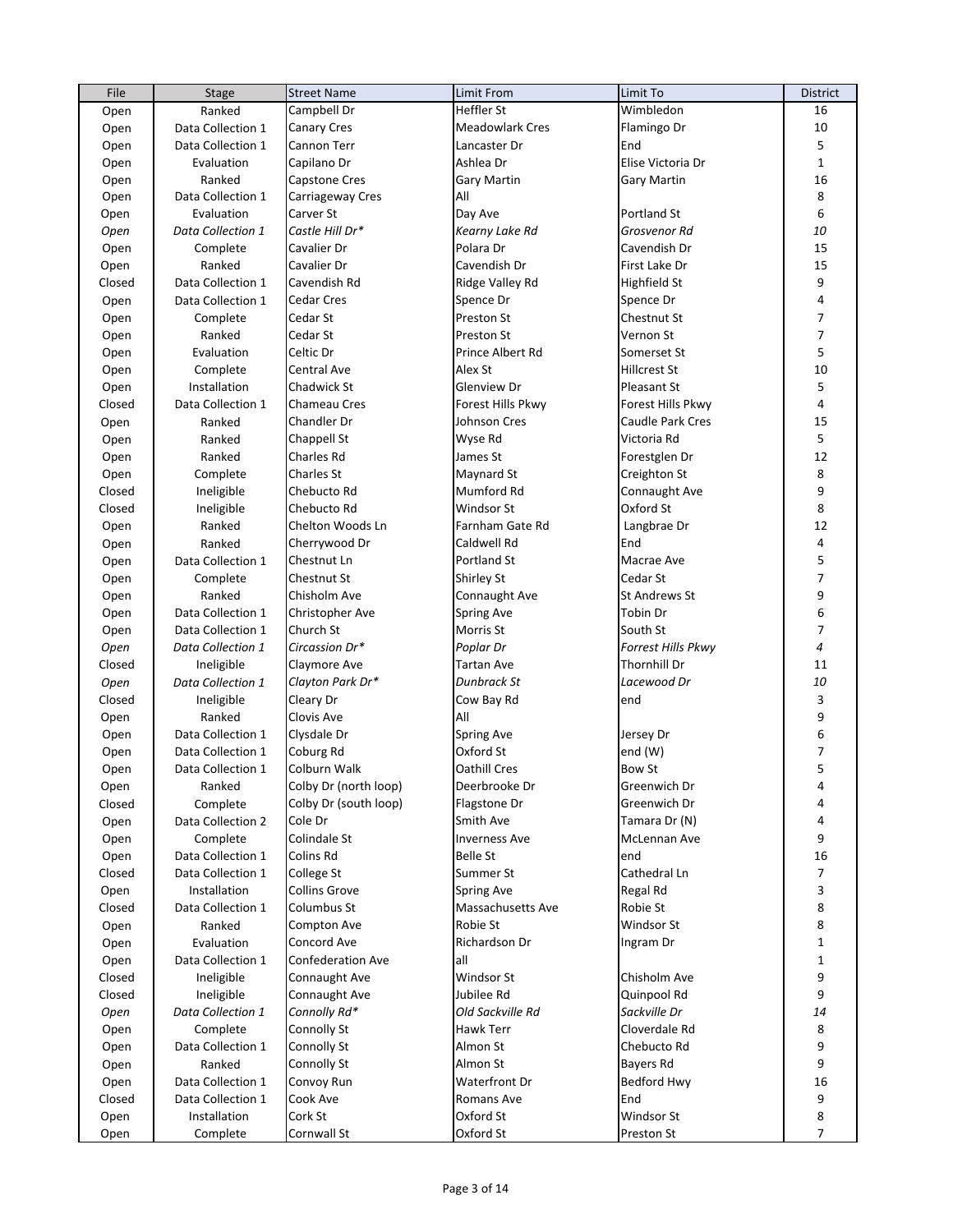| File         | Stage             | <b>Street Name</b>        | Limit From                        | Limit To            | <b>District</b> |
|--------------|-------------------|---------------------------|-----------------------------------|---------------------|-----------------|
| Open         | Complete          | <b>Coronation Ave</b>     | Willett St                        | Gesner St           | 10              |
| Open         | Data Collection 1 | Coronation Ave*           | Willett St                        | Hillcrest St        | 10              |
| Closed       | Ineligible        | Cow Bay Rd                | All                               |                     | 3               |
| Open         | Evaluation        | <b>Cranberry Cres</b>     | Mount Edward Rd                   | Wildwood Blvd       | 3               |
| Open         | Data Collection 1 | <b>Cranley Rd</b>         | Lucasville Rd                     | Newbury Rd          | 15              |
| Open         | Data Collection 1 | <b>Cranston Ave</b>       | <b>Benview Ave</b>                | end                 | 5               |
| Open         | Complete          | Creighton St              | North St                          | Cunard St           | 8               |
| Open         | Ranked            | Cresco Dr                 | Ramar Dr                          | Anahid Dr           | 13              |
| Open         | Evaluation        | Crestfield Dr             | Hammonds Plains Rd                | End                 | 13              |
|              | Data Collection 1 |                           |                                   | Glen Manor Dr       | 5               |
| Open         |                   | <b>Crichton Ave</b>       | Hawthorne St                      |                     |                 |
| Closed       | Complete          | <b>Crooked Stick Pass</b> | Kinsac Rd                         | Laurel Ridge Dr     | 14              |
| Open         | Data Collection 1 | <b>Crooked Stick Pass</b> | Laurel Ridge Dr                   | end                 | 14              |
| Open         | Ranked            | Crown Dr                  | Fenerty Rd                        | St Margarets Bay Rd | 9               |
| Closed       | Data Collection 1 | Dalhousie St*             | South St                          | <b>Beaufort Ave</b> | $\overline{7}$  |
| Open         | Ranked            | Danforth Rd               | Theakston Ave                     | Katrina Cres        | 11              |
| Open         | Evaluation        | Danny Dr                  | Beaver Bank Rd                    | <b>Barrett Rd</b>   | 14              |
| Open         | Data Collection 1 | Darlington Dr             | Beaconsfield Way                  | end                 | 14              |
| Open         | Ranked            | Dawson St                 | All                               |                     | 5               |
| Closed       | Data Collection 1 | Deacon St                 | Almon St                          | Windcrest Terr      | 8               |
| Open         | Evaluation        | Deerbrooke Dr             | Caldwell Rd                       | Colby Dr            | 4               |
| Open         | Evaluation        | Delta Dr                  | Caldwell Rd                       | Colby Dr            | 4               |
| Open         | Data Collection 2 | Devonshire Dr             | St Margarets Bay Rd               | End                 | 12              |
| Open         | Evaluation        | Diana Dr                  | Kingswood Dr                      | Lakeshore Dr        | 13              |
| Open         | Data Collection 1 | Diana Grace Ave           | All                               |                     | 3               |
| Open         | Data Collection 1 | Dickey Dr*                | Skyridge Ave                      | Zink Ave            | 15              |
| Closed       | Data Collection 1 | Dingle Rd                 | All                               |                     | 9               |
| Open         | Data Collection 1 | Dingle Rd                 | All                               |                     | 9               |
| Open         | Data Collection 1 | Donaldson Ave             | Dunbrack St                       | Ross St             | 12              |
| Open         | Evaluation        | Dorothea Dr               | All                               |                     | 3               |
| Open         | Data Collection 1 | Douglas Dr                | Wimbledon Rd                      | Meadowbrook Dr      | 16              |
|              | Ranked            | Doull Ave                 | All                               |                     | 9               |
| Open<br>Open | Data Collection 1 | Downing St                | Castle Hill Rd                    | Julies Walk         | 10              |
|              |                   | Downs Ave                 | <b>Brook St</b>                   | Milsom St           | 9               |
| Open         | Complete          |                           |                                   |                     | 16              |
| Closed       | Complete          | Doyle St                  | Landsburg Rd                      | Hammonds Plains Rd  | 11              |
| Closed       | Ineligible        | Drysdale Rd               | Herring Cove Rd                   | End                 |                 |
| Open         | Data Collection 2 | Dublin St                 | Almon St                          | Bayers Rd           | 8               |
| Open         | Ranked            | Dublin St                 | North St                          | Almon St            | 8               |
| Closed       | Data Collection 1 | Dublin St*                | near Willow St                    |                     | 8               |
| Closed       | Data Collection 1 | Duffus Dr                 | Rocky Lake Dr                     | End                 | 16              |
| Closed       | Ineligible        | Dunbrack St               | Lacewood Dr                       | Washmill Lake Dr    | 10              |
| Closed       | Data Collection 1 | Dustan St                 | All                               |                     | 5               |
| Open         | Data Collection 1 | Eaglewood Dr              | Dartmoor Cres                     | Peregrine Cres      | 16              |
| Open         | Data Collection 1 | Eaglewood Dr*             | Golf Links Rd                     | Peregrine Cres      | 16              |
| Open         | Data Collection 1 | Eastview Dr               | Glenora Ave                       | end                 | 9               |
| Closed       | Data Collection 1 | <b>Edgehill Rd</b>        | Quarry Rd                         | Fenwood Rd          | 9               |
| Closed       | Data Collection 1 | <b>Edgewater Close</b>    | <b>Bellbrooke Cres</b>            | end                 | 3               |
| Open         | Complete          | <b>Edgewood Ave</b>       | Connaught Ave                     | Oxford St           | 8               |
| Open         | Ranked            | Edinburgh St              | Oxford St                         | Connolly St         | 9               |
| Closed       | Data Collection 1 | <b>Edward St</b>          | Jubilee Rd                        | Coburg Rd           | $\overline{7}$  |
| Open         | Evaluation        | Eisner Blvd               | <b>Portland Estates Blvd West</b> | Portland St         | 3               |
| Open         | Evaluation        | Elise Victoria Dr         | Capilano Dr                       | Ashlea Dr           | $\mathbf{1}$    |
| Open         | Data Collection 1 | Eliza Ritchie Cres        | Ruth Goldbloom Dr                 | WentworthDr         | 10              |
| Open         | Ranked            | <b>Ellenvale Ave</b>      | Woodlawn Rd                       | <b>Spring Ave</b>   | 6               |
| Open         | Data Collection 2 | <b>Elliot St</b>          | Prince Albert Rd                  | Erskine St          | 5               |
| Open         | Ranked            | <b>Ernest Ave</b>         | Limardo Dr                        | Albro Lake Rd       | 5               |
| Open         | Complete          | Erskine St                | Pleasant St                       | Summit St           | 5               |
| Open         | Evaluation        | Ethan Dr                  | Ashlea Dr                         | Elise Victoria Dr   | $\mathbf{1}$    |
| Open         | Evaluation        | Evandale Lane             | <b>Broad St</b>                   | Abbington Ave       | 16              |
| Open         | Data Collection 1 | Everette St               | Elswick St                        | Pleasant St         | 3               |
|              | Ranked            | <b>Executive Dr</b>       | Sackville Dr                      | Rafting Dr          | 14              |
| Open         |                   |                           |                                   |                     |                 |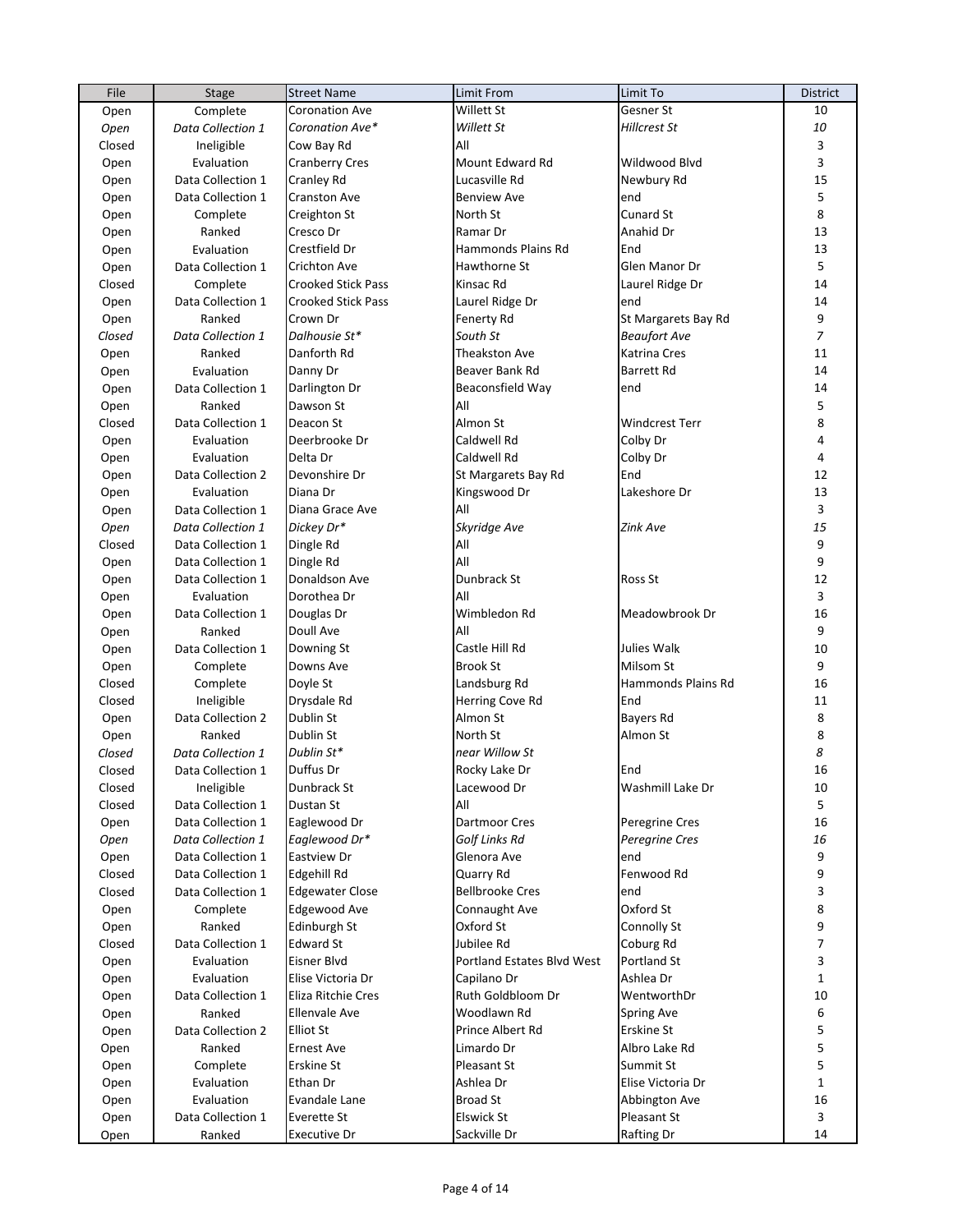| File   | Stage             | <b>Street Name</b>          | Limit From             | Limit To              | <b>District</b> |
|--------|-------------------|-----------------------------|------------------------|-----------------------|-----------------|
| Open   | Ranked            | Fader St                    | Main St                | David St              | 6               |
| Open   | Plan dev.         | Farnham Gate Rd             | Dunbrack St            | Parkland Dr           | 12              |
| Open   | Evaluation        | <b>Fenerty Rd</b>           | Sackville Dr           | Springfield Lake      | 14              |
| Closed | Ineligible        | <b>Fenerty Rd</b>           | Crown Dr               | St. Margaret's Bay Rd | 9               |
| Open   | Data Collection 1 | <b>Fenwick St</b>           | South Park St          | Queen St              | $\overline{7}$  |
| Open   | Data Collection 2 | Fenwood Dr                  | Bermuda Ave            | St Margarets Bay Rd   | 9               |
| Closed | Data Collection 1 | Fescue Crt                  | <b>Rafting Dr</b>      | end                   | 14              |
| Open   | Evaluation        | <b>Fiddlers Green</b>       | Flagstone Dr           | Nova Terr             | 4               |
| Open   | Data Collection 1 | Fieldwood Cir               | Arklow Dr              | <b>Arklow Dr</b>      | $\overline{4}$  |
| Open   | Evaluation        | Fireside Dr                 | Flagstone Dr           | <b>Fiddlers Green</b> | $\overline{4}$  |
| Closed | Ineligible        | First Lake Dr               | Cobequid Rd            | Metropolitan Ave      | 15              |
| Open   | Ranked            | <b>First St</b>             | Old Sackville Rd       | Second Ave            | 14              |
| Open   | Evaluation        | Flagstone Dr                | Colby Dr               | <b>Fiddlers Green</b> | $\overline{4}$  |
| Open   | Evaluation        | Flagstone Dr (loop section) | Flagstone Dr           | <b>Fiddlers Green</b> | $\overline{4}$  |
| Open   | Data Collection 1 | Flamingo Dr*                | Knightsridge Dr        | Bedford Hwy           | 10              |
|        | Data Collection 1 | Flandrum Hill Rd            | <b>Hillary Cres</b>    | Patterson Rd          | 3               |
| Open   | Ranked            | <b>Fleetview Dr</b>         | Starboard Dr           | Starboard Dr          | 16              |
| Open   | Data Collection 1 | Fletcher Dr                 | Hwy 2                  | Coach Ave             | $\mathbf{1}$    |
| Open   |                   |                             | Forest Hills Pkwy      | Forest Hills Pkwy     | $\overline{4}$  |
| Open   | Evaluation        | Flying Cloud Dr             |                        |                       |                 |
| Open   | Data Collection 1 | Ford St*                    | Vimy Ave               | Main Ave              | 10              |
| Open   | Data Collection 1 | Forestglen Dr               | James St               | Fraser Rd             | 12              |
| Closed | Data Collection 1 | <b>Forestside Cres</b>      | All                    |                       | 10              |
| Closed | Data Collection 1 | Fort Sackville Rd           | Shore Dr               | Camden St             | 16              |
| Open   | Data Collection 1 | <b>Foster Ave</b>           | Martyn Dr              | Joslyn Dr             | $\mathbf{1}$    |
| Open   | Data Collection 2 | <b>Frances St</b>           | Cairn St               | Murray St             | 5               |
| Open   | Ranked            | Francklyn St                | Pine Hill Dr           | Point Pleasant Dr     | $\overline{7}$  |
| Open   | Ranked            | <b>Fraser St</b>            | Waterloo St            | Robie St              | $\overline{7}$  |
| Open   | Complete          | <b>Frederick Ave</b>        | Willett St             | Gesner St             | 10              |
| Open   | Ranked            | Frederick Ave               | Willett                | Hillcrest             | 10              |
| Open   | Ranked            | Freshwater Trail            | Lindenwood Terr        | Peachtree Hill        | 3               |
| Open   | Ranked            | Fringe Dr                   | Executive Dr           | <b>Rafting Dr</b>     | 14              |
| Open   | Ranked            | <b>Fuller Terr</b>          | <b>Bloomfield St</b>   | North St              | 8               |
| Closed | Data Collection 1 | Galaxy Ave                  | Gaston Rd              | End                   | 5               |
| Open   | Data Collection 1 | Galloway Dr                 | Beaver Bank Rd         | Rebecca Dr            | 14              |
| Open   | Data Collection 1 | Gammon Cres*                | Tamara Dr              | John Stewart Dr       | 4               |
| Open   | Complete          | Gander Ave                  | Montague Rd            | Smallwood Ave         | 4               |
| Open   | Data Collection 1 | <b>Gander Ave</b>           | Montague Rd            | Codroy Ave            | 4               |
| Closed | Data Collection 1 | Garshan Rd                  | Locks Rd               | <b>Picnic Landing</b> | 6               |
| Closed | Ineligible        | Gary Martin Dr              | All                    |                       | 16              |
| Open   | Data Collection 1 | <b>Gaston Rd</b>            | Portland St            | Hwy 111 ramp          | 5               |
| Closed | Complete          | Gatehouse Run               | Viscount Run           | Hammonds Plains Rd    | 14              |
| Open   | Ranked            | Gateway Rd                  | Lacewood Dr            | Bayview Rd            | 10              |
| Open   | Data Collection 1 | Gemstone Crt                | Beachstone Dr          | end                   | 11              |
| Closed | Data Collection 1 | George Dauphinee Ave        |                        |                       | 9               |
| Open   | Evaluation        | George Samuel Dr            | Kingswood Dr           | St George Blvd        | 13              |
| Open   | Complete          | Gesner St                   | Coronation Ave         | Rosedale Ave          | 10              |
| Open   | Data Collection 2 | Glebe St                    | Novalea Dr             | Kincrest Ave          | 8               |
| Closed | Complete          | Glen Arbour Way             | <b>Hammonds Plains</b> | Beaver Lake Dr        | 13              |
| Open   | Data Collection 1 | Glencoe Dr                  | Gourok Ave             | Gourok Ave            | 6               |
| Open   | Ranked            | Glenforest Dr               | Willett St             | Lacewood Dr           | 10              |
| Open   | Data Collection 1 | Glenmore Ave                | Alton Dr               | Edgehill Rd           | 9               |
| Open   | Ranked            | Glenora Ave                 | Crestview Dr           | <b>Bridgeview Dr</b>  | 9               |
| Open   | Evaluation        | Glenwood Ave                | Prince Albert Rd       | Somerset St           | 5               |
| Closed | Complete          | Golf Links Rd               | Dartmouth Rd           | Shore Dr              | 16              |
|        |                   |                             |                        |                       |                 |
| Open   | Data Collection 1 | Gordon Ave                  | loop                   |                       | 10              |
| Closed | Data Collection 1 | Gordon Ct                   | All                    |                       | 15              |
| Open   | Ranked            | Gourok Ave                  | All                    |                       | 6               |
| Closed | Ineligible        | Governmant Wharf Frd        | Shore Rd               | end                   | 3               |
| Open   | Ranked            | Governors Lake Dr           | St Margarets Bay Rd    | N Green Rd            | 12              |
| Open   | Data Collection 1 | Granite Cove Rd             | Jericho Rd             | civic 135             | 13              |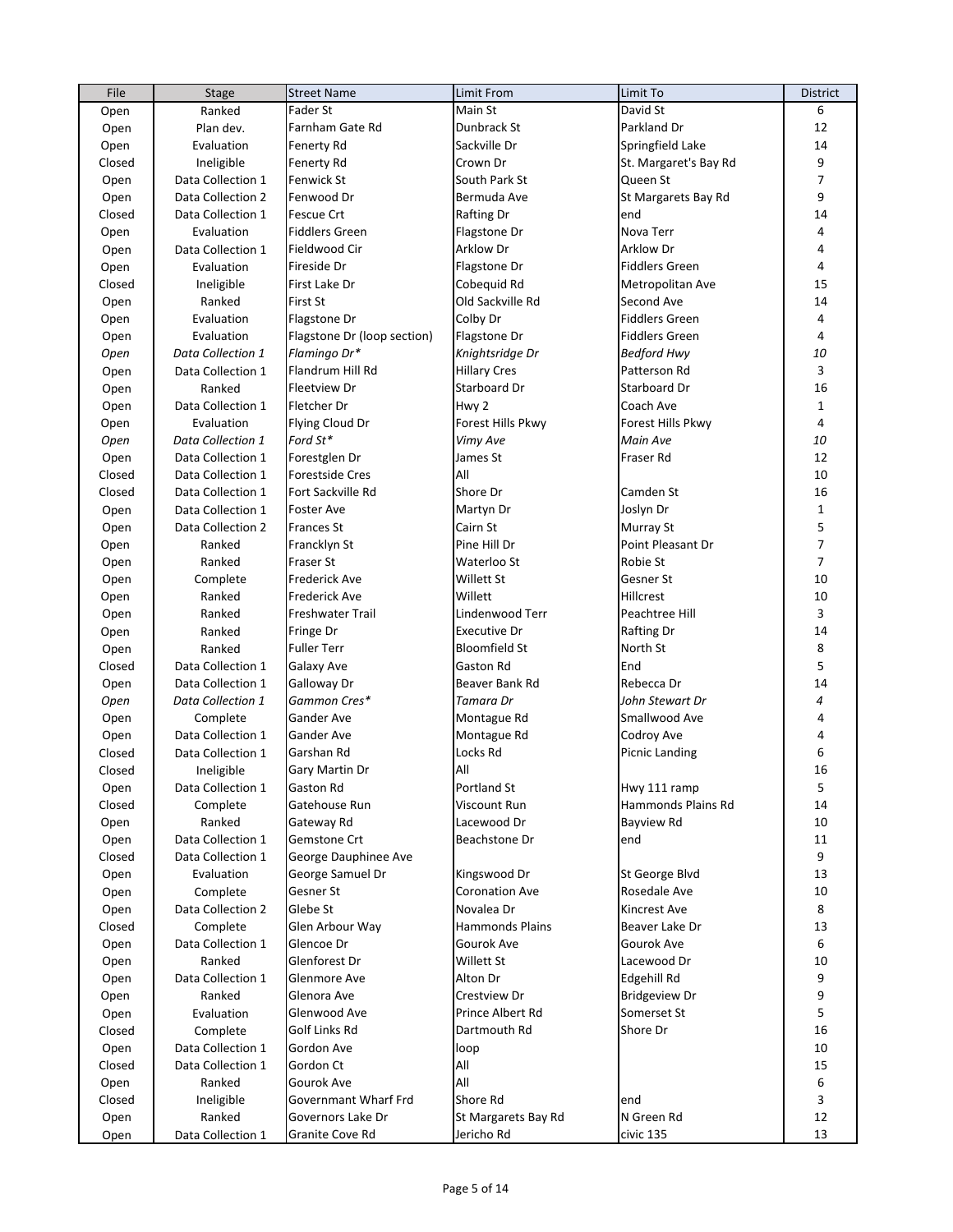| File   | Stage                    | <b>Street Name</b>    | Limit From           | Limit To             | District                |
|--------|--------------------------|-----------------------|----------------------|----------------------|-------------------------|
| Open   | Data Collection 1        | Grebe Ave             | St Margarets Bay Rd  | end                  | 12                      |
| Open   | Data Collection 2        | Green Village Ln      | Portland St          | End                  | 5                       |
| Open   | Complete                 | Greenwich Dr          | Grenadier Dr         | Colby Dr             | 4                       |
| Open   | Data Collection 1        | Greenwich Dr          | Grenadier Dr         | Colby Dr             | 4                       |
| Open   | Data Collection 1        | Greenwood Ave         | <b>Brentwood Ave</b> | Johnson Ave          | 12                      |
| Open   | Complete                 | Gregory Dr            | Flying Cloud Dr      | Wildwood Blvd        | 3                       |
| Open   | Ranked                   | Grenadier Dr          | Astral Dr            | Colby Dr             | $\overline{\mathbf{4}}$ |
| Open   | Data Collection 1        | Grennan Dr            | Smokey Dr            | Stokil Dr            | 15                      |
| Open   | Data Collection 1        | Grove Ave             | Beaver Bank Rd       | end                  | 14                      |
| Open   | Ranked                   | <b>Guy Street</b>     | Lyngby Ave           | Kingston Cres        | 5                       |
| Open   | Evaluation               | Guysborough Ave       | Main St              | Spikenard St         | 6                       |
| Open   | Evaluation               | Halfway Lake Dr       | MicMac Dr            | Chase Lane           | 13                      |
| Open   | Data Collection 1        | <b>Hall Rd</b>        | Cobequid Rd          | end                  | $\mathbf{1}$            |
| Open   | Ranked                   | <b>Hallmark Ave</b>   | All                  |                      | 15                      |
| Closed | Complete                 | <b>Hamilton Dr</b>    | Sackville Dr         | Rosemary Dr          | 14                      |
| Closed | Complete                 | <b>Hampton Green</b>  | Caldwell Rd          | Cumberland Dr        | 4                       |
| Open   | Ranked                   | Hamshaw Dr            | Kearney Lake Rd      | Saskatoon Dr         | 10                      |
| Open   | Data Collection 1        | Hannah Elise Dr       | Kingswood Dr         | St George Blvd       | 13                      |
|        | Data Collection 1        | Hanwell Dr*           | Swindon Dr           | Darlington Dr        | 14                      |
| Open   |                          |                       |                      |                      | 11                      |
| Open   | Ranked                   | <b>Hartlen Ave</b>    | Theakston Ave        | Herring Cove Rd      |                         |
| Open   | Data Collection 2        | Hawthorne St          | Prince Albert Rd     | Crichton Ave         | 5                       |
| Open   | Ranked                   | Hawthorne St          | Sinclair St          | Portland St          | 5                       |
| Open   | Data Collection 1        | Hazelholme Dr         | Clayton Park Dr      | Clayton Park Dr      | 10                      |
| Open   | Data Collection 1        | Hazelhurst St         | Old Ferry Rd         | end                  | 5                       |
| Closed | Complete                 | Heatherglen Dr        | Laurel Ridge Dr      | Laurel Ridge Dr      | 14                      |
| Closed | Ineligible               | Hebridean Dr          | Herring Cove Rd      | John Brackett Dr     | 11                      |
| Open   | Data Collection 1        | <b>Heddas Way</b>     | High Rd              | Duart Ave            | $\mathbf{1}$            |
| Closed | Data Collection 1        | <b>Heinish Ave</b>    | Vaughan Ave          | Cook Ave             | 9                       |
| Open   | Evaluation               | <b>Helene Ave</b>     | Strath Ln            | Main St              | 6                       |
| Open   | Evaluation               | Hemlock Dr            | Windbreak Run        | Westwood Blvd        | 13                      |
| Closed | Data Collection 1        | <b>Hemlock St</b>     | All                  |                      | 6                       |
| Open   | Data Collection 2        | <b>Henry Ave</b>      | Robert St            | end                  | $\mathbf 1$             |
| Open   | Ranked                   | <b>Henry St</b>       | Jubilee Rd           | <b>Bliss St</b>      | $\overline{7}$          |
| Open   | Data Collection 1        | Heritage Hills Dr     | Cow Bay Rd           | <b>Melrose Cres</b>  | 3                       |
| Closed | Ineligible               | Herring Cove Rd       | All                  |                      | 13                      |
| Open   | Data Collection 1        | High Rd               | Lockview Rd          | <b>Heddas Way</b>    | $\mathbf{1}$            |
| Open   | Data Collection 1        | <b>High St</b>        | <b>Bedford Hwy</b>   | Fourth St            | 16                      |
| Closed | Data Collection 1        | <b>High St</b>        | Sullivans Hill       | Fourth St            | 16                      |
| Closed | Data Collection 1        | <b>High St</b>        | Normandy Dr          | Leeds St             | 8                       |
| Open   | Evaluation               | High Timber Dr        | Westwood Blvd        | Hemlock Dr           | 13                      |
| Open   | Ranked                   | Highfield St          | Ridge Valley Rd      | Herring Cove Rd      | 9                       |
| Open   | Ranked                   | <b>Hillary Cres</b>   | All                  |                      | 3                       |
| Open   | Data Collection 1        | <b>Hillcrest Ave</b>  | Hillside Ave         | Hillside Ave         | 15                      |
| Open   | Evaluation               | Hillsboro Dr          | Barbara Dr           | Lundy Dr             | 4                       |
| Open   | Complete                 | <b>Hillside Ave</b>   | <b>Hillcrest Ave</b> | Cobequid Rd          | 15                      |
| Open   | Ranked                   | Hillside Ave          | Skyridge Ave         | Hillcrest Ave        | 15                      |
| Open   | Data Collection 1        | Hines Rd              | Autoport Ave         | civic 201            | 3                       |
| Open   | Data Collection 2        | <b>Hirandale Cres</b> | Auburn Dr            | Auburn Dr            | 4                       |
| Open   | Complete                 | <b>Holland Rd</b>     | Highway 2            | End                  | $\mathbf{1}$            |
| Open   | Data Collection 2        | <b>Holland Rd</b>     | Highway 2            | End                  | $\mathbf{1}$            |
| Closed | Data Collection 1        | Holly Dr              | Marie Ave            | Fotherby Ave         | 11                      |
| Open   | Ranked                   | Hollyhock Way         | Capstone Cres        | Capstone Cres        | 16                      |
| Open   | Ranked                   | Hornes Rd             | Cow Bay Rd           | Caldwell Rd          | 3                       |
| Open   | Data Collection 2        | Howe Ave              | Henry Ave            | Hwy 2                | 1                       |
| Closed | Data Collection 1        | Howe St               | Windmill Rd          | Wyse Rd              | 5                       |
| Closed | Data Collection 1        | <b>Howland Dr</b>     | Prince St            | Skyridge Ave         | 15                      |
| Open   | Ranked                   | Hummingbird Lane      | Sylvania Terr        | Carmel Cres          | 13                      |
|        |                          | Inglis St             | Robie St             |                      | $\overline{7}$          |
| Closed | Ineligible<br>Evaluation | Ingram Dr             | Winley Dr            | <b>Barrington St</b> | 1                       |
| Open   |                          |                       |                      | Lexington Ave        | 11                      |
| Closed | Data Collection 1        | <b>Inspector Crt</b>  | Pine Grove Dr        | end                  |                         |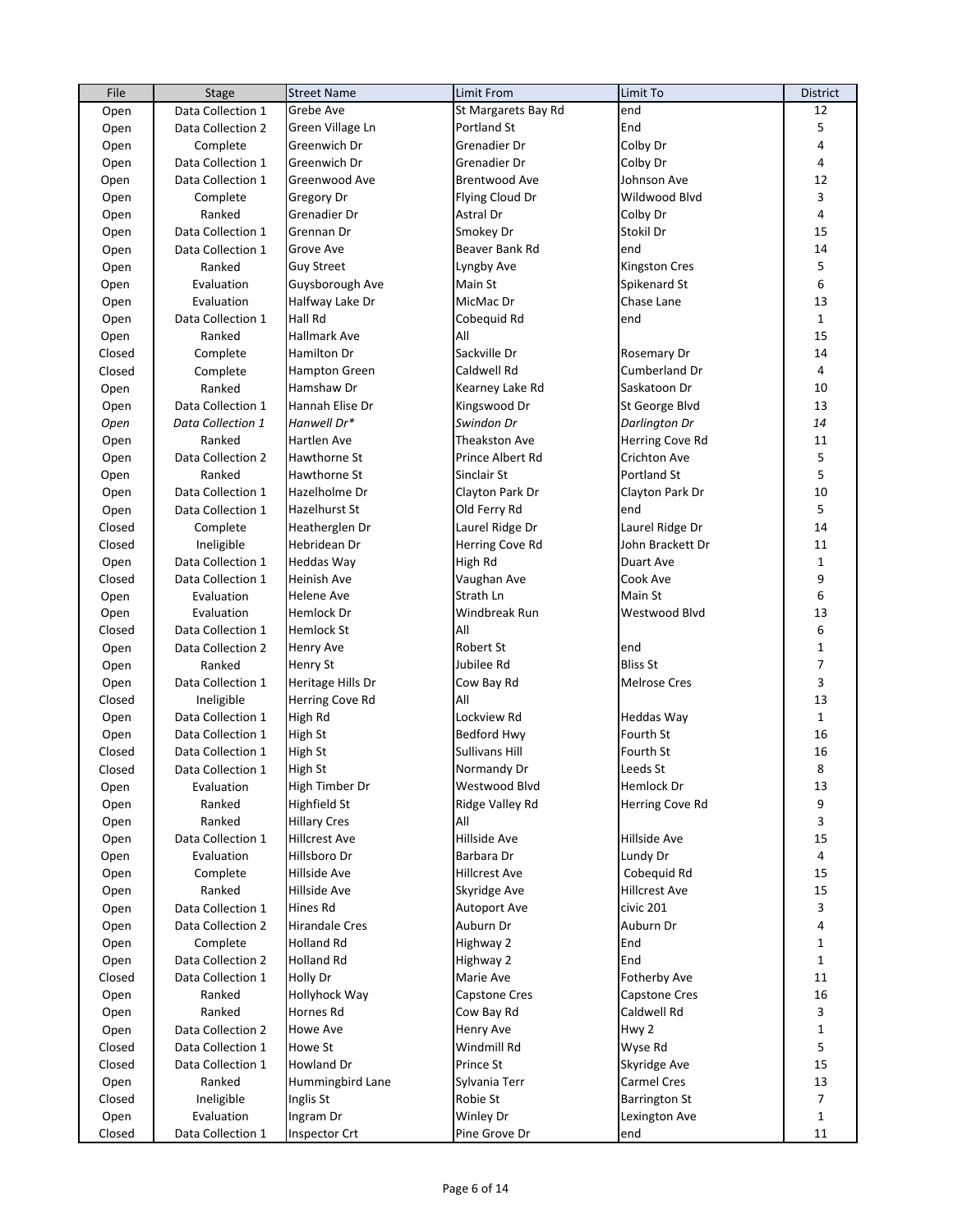| File   | <b>Stage</b>      | <b>Street Name</b>   | <b>Limit From</b>    | Limit To                     | <b>District</b>           |
|--------|-------------------|----------------------|----------------------|------------------------------|---------------------------|
| Open   | Ranked            | <b>Inverary Dr</b>   | Kincardine Dr        | Dumbarton Ave                | 6                         |
| Open   | Ranked            | <b>Inverness Ave</b> | Purcells Cove Rd     | end                          | 9                         |
| Open   | Data Collection 2 | Irene Ave            | Sackville Dr         | Old Beaver Bank Rd           | 15                        |
| Open   | Plan dev.         | <b>Irving St</b>     | Grant St             | Pleasant St                  | 3                         |
| Closed | Data Collection 1 | <b>Isleville St</b>  | Almon St             | Young St                     | 8                         |
| Open   | Data Collection 1 | Jackladder Cres      | Millwood Dr          | Rossing Dr                   | 14                        |
| Open   | Complete          | James St             | St. Margarets Bay Rd | Charles Rd                   | 12                        |
| Open   | Data Collection 2 | James St             | Portland St          | Summit St                    | 5                         |
| Open   | Ranked            | Jamieson St          | Windmill St          | Rosedale Dr                  | 5                         |
| Open   | Data Collection 1 | Jayden Dr            | <b>Elwin Cres</b>    | Charlotte Dr                 | 6                         |
| Open   | Ranked            | Jeep Cres            | All                  |                              | 3                         |
| Open   | Installation      | Joan Dr              | Rivendale Dr         | Monarch Dr                   | 14                        |
| Open   | Data Collection 1 | Joan Eleanor Dr      | Barry Allen Dr       | <b>Portland Estates Blvd</b> | 3                         |
|        |                   | Joffre St            | Sinclair St          | Portland St                  | 5                         |
| Open   | Evaluation        |                      |                      | West St                      | 8                         |
| Open   | Ranked            | John St              | Charles St           |                              |                           |
| Open   | Ranked            | John Stewart Dr      | Auburn Dr            | Cole Harbour Rd              | 4                         |
| Closed | Ineligible        | Joseph Howe Dr       | All                  |                              | 9                         |
| Open   | Data Collection 1 | Joseph Young St      | Highfield Park Dr    | Highfield Park Dr            | 6                         |
| Open   | Data Collection 1 | Joyce Ave            | Circle Dr            | end                          | 9                         |
| Open   | Ranked            | Jubilee Rd           | Pryor St             | CN Bridge                    | 9                         |
| Open   | Ranked            | Kaleigh Dr           | Caldwell Rd          | end                          | 3                         |
| Open   | Evaluation        | Karels Dr            | All                  |                              | 1                         |
| Open   | Evaluation        | Kaye St              | Devonshire Ave       | Gottingen St                 | 8                         |
| Open   | Data Collection 1 | Kaye St*             | Skyridge Ave         | Prince St                    | 15                        |
| Open   | Ranked            | Kelly St             | Osborne St           | Alton Dr                     | 9                         |
| Open   | Ranked            | Kennedy Dr           | Booth St             | Caledonia Rd                 | 6                         |
| Open   | Data Collection 1 | Kerri Lea Lane       | Kaleigh Dr           | end                          | 3                         |
| Open   | Ranked            | <b>Keyport Ave</b>   | Cow Bay Rd           | end                          | 3                         |
| Closed | Data Collection 1 | Killarney Dr         | Hammonds Plains Rd   | end                          | 16                        |
| Open   | Data Collection 1 | Kinclaven Dr*        | Lockview Rd          | High Rd                      | $\ensuremath{\mathbf{1}}$ |
| Closed | Ineligible        | King St              | Park Ave             | Ochterloney St               | 5                         |
| Open   | Ranked            | Kingsway Dr          | Buckingham Dr        | Windsor Dr                   | 13                        |
| Closed | Complete          | Kingswood Dr         | Hammonds Plains Rd   | Hannah Elise Dr              | 13                        |
| Open   | Data Collection 1 | Kingswood Dr         | Hannah Elise Dr      | end                          | 13                        |
| Closed | Ineligible        | Kinsac Rd            | <b>Station Rd</b>    | Beaver Bank Rd               | 14                        |
| Open   | Ranked            | La Pierre Cres       | Cranberry Cres (s)   | <b>Stuart Harris Dr</b>      | 3                         |
| Open   | Data Collection 1 | Lady Slipper Dr      | Woodbank Terr        | <b>Trillium Terr</b>         | 10                        |
| Open   | Data Collection 1 | Lake Dr              | Hammonds Plains Rd   | end                          | 16                        |
| Open   | Data Collection 1 | Lake Loon Rd*        | MacLaughlin Rd       | Montague Rd                  | 4                         |
| Closed | Complete          | Lakecrest Dr         | Fenerty Rd           | Rhodora Dr                   | 14                        |
| Open   | Ranked            | Lakecrest Dr         | Helene Ave           | Major St                     | 6                         |
| Open   | Data Collection 1 | Lakehigh Cres        | Governors Lake Dr    | Governors Lake Dr            | 12                        |
| Open   | Data Collection 1 | Lakehill Dr          | Montague Dr          | Lochmoor Ln                  | 4                         |
|        | Data Collection 1 | Lakeridge Cres       | Astral Dr            | Astral Dr                    | 4                         |
| Open   |                   | Lakeridge Dr         |                      | end                          | 14                        |
| Open   | Data Collection 1 |                      | Beaver Bank Rd       |                              |                           |
| Open   | Complete          | Lakeshire Cres       | Greenwich Dr         | Greenwich Dr                 | 4                         |
| Open   | Complete          | Lakeview Ave         | Sackville Dr         | end                          | 14                        |
| Open   | Data Collection 1 | Lakeview Dr          | Cobequid Rd          | end                          | $\mathbf{1}$              |
| Open   | Data Collection 1 | Lancaster Dr         | Radcliffe Dr         | Parkland Dr                  | 12                        |
| Open   | Data Collection 1 | Lancaster Dr         | View Royal Dr        | St Pauls Ave                 | 11                        |
| Open   | Ranked            | Lancaster Dr         | Argus Dr             | Argus Dr                     | 5                         |
| Open   | Data Collection 1 | Langdon Dr           | Ridgecrest Dr        | Wildwood Blvd                | 6                         |
| Closed | Ineligible        | Larry Uteck Blvd     | Starboard Dr         | Bedford Hwy                  | 16                        |
| Closed | Complete          | Laurel Ridge Dr      | Pinehurst Way        | Crooked Stick Passage        | 14                        |
| Closed | Data Collection 1 | Laurentide Dr        | All                  |                              | 10                        |
| Open   | Ranked            | Laurier St           | Woodland Ave         | Limardo Dr                   | 5                         |
| Open   | Ranked            | Lawnsdale Dr         | Lyngby Ave           | Kingston Cres                | 5                         |
| Open   | Ranked            | Lawrence St          | Harvard St           | Windsor St                   | 8                         |
| Open   | Ranked            | Lawson Ave           | Athorpe Dr           | Valleyfield Rd               | 6                         |
| Closed | Data Collection 1 | Layton Rd            | Herring Cove Rd      | Penny Ave                    | 11                        |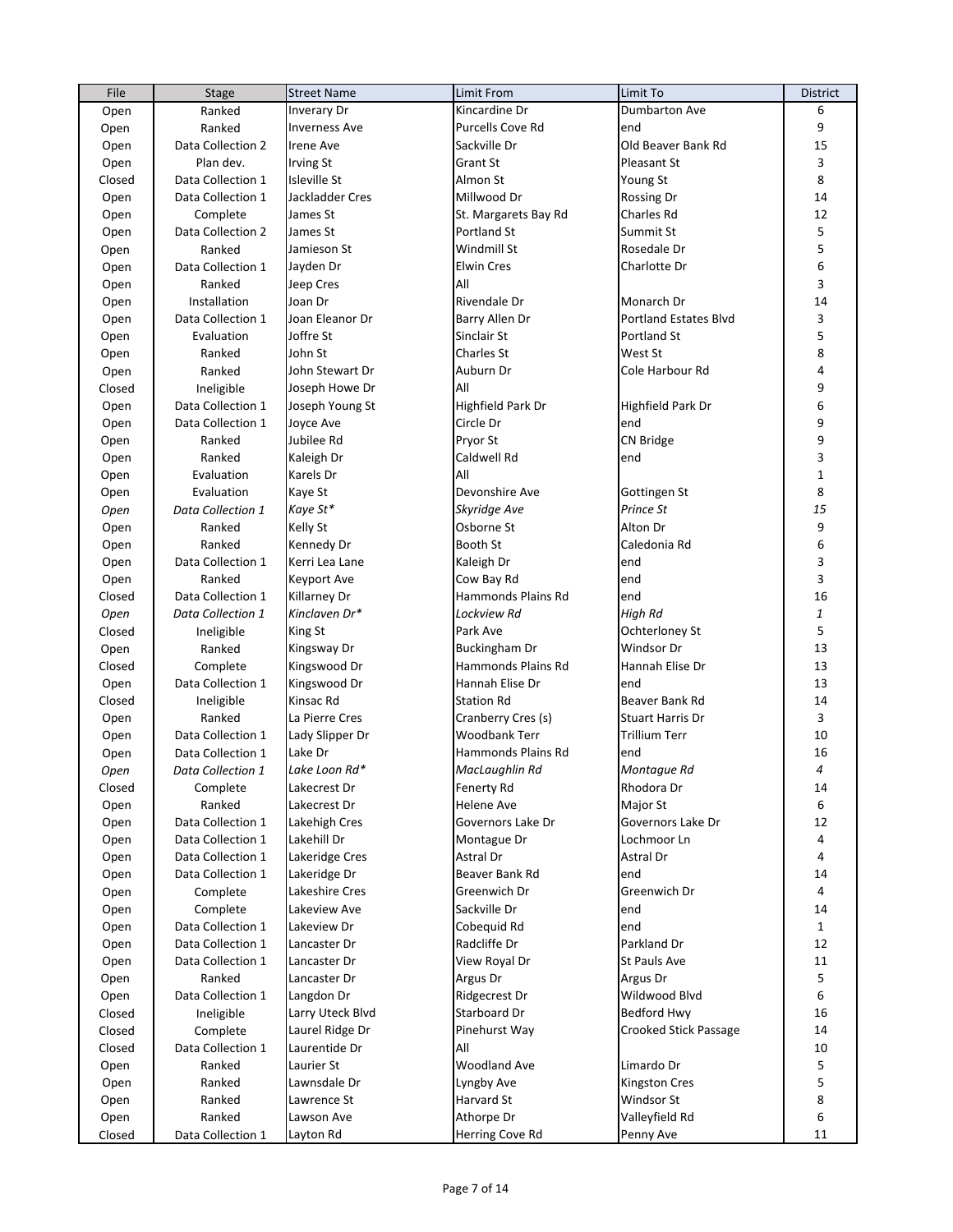| File   | Stage             | <b>Street Name</b>     | Limit From              | Limit To                  | <b>District</b> |
|--------|-------------------|------------------------|-------------------------|---------------------------|-----------------|
| Closed | Ineligible        | Leander Dr             | Auburn Dr               | Broom Rd                  | 4               |
| Open   | Data Collection 2 | Leeds St               | Novalea Dr              | Memorial Dr               | 8               |
| Open   | Data Collection 1 | Leeward Ave            | Paula Dr                | end                       | 13              |
| Open   | Data Collection 1 | Leiblin Dr             | Rockingstone Rd         | Old Sambro Rd             | 11              |
| Open   | Complete          | LeMarchant St          | Coburg Rd               | Watt St                   | $\overline{7}$  |
| Open   | Data Collection 1 | Les Collins Ave        | <b>Hwy 207</b>          | end                       | $\overline{2}$  |
| Open   | Ranked            | Lewis Dr               | <b>Hammonds Plains</b>  | End                       | 16              |
| Open   | Evaluation        | Lexington Ave          | Richardson Dr           | Ingram Dr                 | $\mathbf{1}$    |
| Open   | Ranked            | Lexington Ave          | <b>Breeze Dr</b>        | Breeze Dr                 | 6               |
| Open   | Ranked            | Lier Rg                | Drysdale Rd             | Alabaster Way             | 11              |
| Open   | Data Collection 1 | Limardo Dr             | Pine Hill Rd            | <b>Ernest Ave</b>         | 5               |
| Open   | Ranked            | Lindenwood Terrace     | Baker Dr                | Freshwater Trl            | 3               |
| Closed | Complete          | Lively Rd              | Sackville Dr            | Rosemary Dr               | 14              |
| Open   | Ranked            | Liverpool St           | Oxford St               | Windsor St                | 8               |
|        | Ranked            | Locks Rd               | Waverley Rd             | Lorway Dr                 | 6               |
| Open   |                   |                        |                         | end                       | 13              |
| Open   | Evaluation        | Longburn Dr            | Halfway Lake Dr         |                           |                 |
| Open   | Data Collection 1 | Lorne Ave              | Sinclair St             | end                       | 5               |
| Closed | Complete          | Lost Creek Dr          | Kinsac Rd               | Laurel Ridge Dr           | 14              |
| Open   | Data Collection 1 | Lovell Ln              | <b>Feruz Cres</b>       | end                       | 11              |
| Open   | Ranked            | Lucien Dr              | Mount Edward Rd         | Dorothea Dr               | 3               |
| Open   | Ranked            | Lynn Rd                | Bermuda Ave             | Melwood Ave               | 9               |
| Open   | Data Collection 1 | Lynnville Dr           | Maple Grove Ave         | Lydgate Dr                | 15              |
| Open   | Data Collection 1 | Mabou Ave*             | <b>Purcells Cove Rd</b> | End                       | 9               |
| Closed | Complete          | <b>MacDonald St</b>    | Chebucto Rd             | Quinpool Rd               | 9               |
| Open   | Data Collection 1 | MacLaughlin Rd*        | Main St                 | Lake Loon Rd              | 4               |
| Open   | Complete          | <b>Madison Dr</b>      | <b>Basinvew Dr</b>      | Orchard St                | 16              |
| Open   | Installation      | Magenta Dr             | Margeson Dr             | Gasperau Run              | 14              |
| Open   | Data Collection 2 | Main Ave               | <b>Titus St</b>         | Dunbrack St               | 10              |
| Open   | Data Collection 1 | Majestic Ave           | Beaver Bank Rd          | Monarch Dr                | 14              |
| Open   | Data Collection 1 | Major St               | <b>Admiral St</b>       | Fourth St                 | 6               |
| Open   | Data Collection 2 | Manchester Dr          | Windsor Dr              | <b>Buckingham Dr</b>      | 13              |
| Open   | Data Collection 1 | Mandaville Crt         | Main Ave                | end                       | 10              |
| Open   | Data Collection 1 | Maple Dr               | Braemar Dr              | Plymouth Rd               | 6               |
| Open   | Ranked            | Maple Grove Ave        | <b>TVP</b>              | Parkdale Ave              | 13              |
| Open   | Evaluation        | Maple St               | Thistle St              | Ochterloney St            | 5               |
| Open   | Data Collection 1 | Maplewood Dr           | Red Maple Dr            | St Margarets Bay Rd       | 12              |
| Open   | Data Collection 1 | Maranatha Dr*          | High Rd                 | Karels Dr                 | 1               |
| Open   | Data Collection 1 | Margaret Rd            | Withrod Dr              | Cowie Hill Rd             | 9               |
|        | Data Collection 1 | Marilyn Dr             | Gaston Rd               | end                       | 5               |
| Open   |                   |                        |                         |                           |                 |
| Open   | Ranked            | Marketplace Dr         | Bancroft Ln             | Seapoint Rd<br>Mumford Rd | 6               |
| Open   | Data Collection 1 | Mayfield Ave           | Abbott Dr               |                           | 9               |
| Open   | Complete          | Maynard St             | Charles St              | North St                  | 8               |
| Open   | Evaluation        | McCabe Lake Dr         | Magenta Dr              | end                       | 14              |
| Open   | Data Collection 1 | McLean St*             | Inglis St               | end                       | 7               |
| Open   | Complete          | <b>McLennan Ave</b>    | Glenora Ave             | Colindale St              | 9               |
| Open   | Data Collection 2 | Meadow Dr              | Danny Dr                | Elaine Dr                 | 14              |
| Closed | Plan dev.         | <b>Meadowlark Cres</b> | Lincoln Cross           | Flamingo Dr               | 10              |
| Open   | Data Collection 1 | Melody Dr              | <b>Bedford Hwy</b>      | End                       | 10              |
| Open   | Data Collection 1 | Melrose Ave*           | Westerwald St           | Gesner St                 | 10              |
| Open   | Ranked            | <b>Melrose Cres</b>    | Heritage Hills Dr       | Atikian Dr                | 3               |
| Open   | Data Collection 1 | Melwood Ave            | Lynn Rd                 | Herring Cove Rd           | 9               |
| Closed | Complete          | <b>Memorial Dr</b>     | Robie St                | Massachusetts Ave         | 8               |
| Closed | Data Collection 1 | Memorial Dr            | Karen Dr                | cul-de-sac                | 4               |
| Open   | Data Collection 1 | Merrimac Dr*           | All                     |                           | 4               |
| Open   | Data Collection 1 | Mica Cres*             | Alabaster Way           | Alabaster Way             | 11              |
| Open   | Evaluation        | Micmac Dr              | Pockwock Rd             | Halfway Lake Dr           | 13              |
| Closed | Data Collection 1 | Micmac Dr.             | Montebello Dr           | Bonita Dr                 | 6               |
| Open   | Ranked            | Micmac St              | Chisholm Ave            | <b>Bayers Rd</b>          | 9               |
| Open   | Installation      | Midnight Run           | Margeson Dr             | Gasperau Run              | 14              |
| Open   | Evaluation        | <b>Millrun Cres</b>    | Moirs Mill Rd           | Moirs Mill Rd             | 16              |
|        |                   |                        |                         |                           |                 |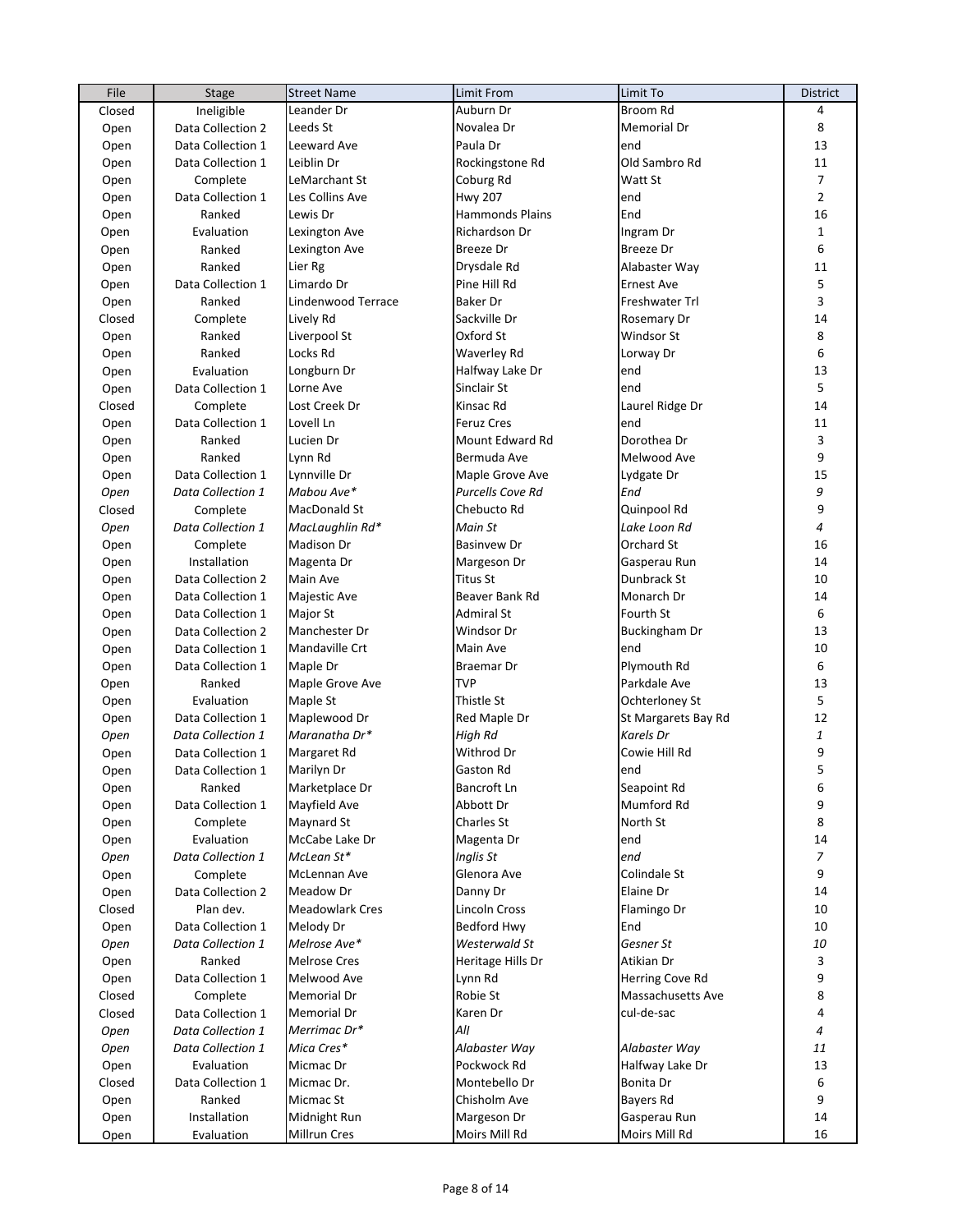| File   | Stage             | <b>Street Name</b>    | Limit From                 | Limit To                | District       |
|--------|-------------------|-----------------------|----------------------------|-------------------------|----------------|
| Closed | Ineligible        | Millwood Dr           |                            |                         | 14             |
| Open   | Data Collection 1 | Moira St              | Victoria Rd                | Pinehill Rd             | 5              |
| Open   | Data Collection 1 | Moirs Mill Rd         | Ahmadi Cres                | Amin St                 | 16             |
| Open   | Ranked            | Moirs Mill Rd         | Amin St                    | <b>Bedford Hwy</b>      | 16             |
| Open   | Evaluation        | Monarch Dr (N)        | Majestic Ave               | Amedee Dr               | 14             |
| Open   | Installation      | Monarch Dr (S)        | Amedee Dr                  | Joan Dr                 | 14             |
| Open   | Data Collection 1 | Monastery Ln          | Quinpool Rd                | Allan St                | 8              |
| Closed | Data Collection 1 | Mont Blanc Terr       | Kencrest Ave               | end                     | 8              |
| Closed | Ineligible        | Montague Rd           | All                        |                         | 4              |
| Open   | Evaluation        | Montebello Dr         | <b>Waverley Rd</b>         | Colonna Pl              | 6              |
| Open   | Data Collection 1 | Mount Edward Rd       | Lucien Dr                  | <b>Cranberry Cres</b>   | 3              |
| Closed | Ineligible        | Mount Edward Rd       | Lucien Dr                  | Woodlawn Rd             | 6              |
| Open   | Ranked            | Mountain Ave          | All                        |                         | 6              |
| Closed | Data Collection 1 | Mountain Maple Dr     | Silver Maple Dr            | <b>Tiger Maple Dr</b>   | 12             |
| Open   | Ranked            | Nadia Dr (south loop) | Fernhill Dr                | <b>Trinity Ave</b>      | 6              |
| Open   | Data Collection 1 | Nappan Dr*            | Nictaux Dr                 | Newcombe Dr             | 15             |
| Closed | Ineligible        | Needham St            | Young St                   | End                     | 8              |
| Open   | Evaluation        | Newbury Rd            | Waterstone Rn              | Cranley Rd              | 14             |
| Open   | Data Collection 1 | Newcastle St          | Albert St                  | Old Ferry Rd            | 5              |
| Open   | Ranked            | Newcastle St          | Old Ferry Rd               | Pleasant St             | 5              |
|        | Data Collection 1 | Newcombe Dr*          | Nictaux Dr                 | Nappan Dr               | 15             |
| Open   | Ranked            | Newton Ave            | Chebucto Rd                |                         | 9              |
| Open   | Ranked            | Nictaux Dr            |                            | Quinpool Rd             | 15             |
| Open   |                   | Nine Mile Dr          | Nappan Dr                  | Nappan Dr               | 16             |
| Closed | Ineligible        |                       |                            |                         | 15             |
| Open   | Data Collection 1 | Nordic Cres           | Stokil Dr                  | Stokil Dr               |                |
| Closed | Complete          | Norman Blvd           | Pockwock Rd                | White Hills Run         | 13             |
| Closed | Data Collection 1 | Normandy Dr           | Robie St                   | Novalea Dr              | 8              |
| Open   | Ranked            | North Green Rd        | St Margarets Bay Rd        | Governors Lake Dr (W)   | 12             |
| Open   | Ranked            | North Ridge Rd        | Novalea Dr                 | end                     | 8              |
| Open   | Data Collection 1 | North St*             | Dartmouth Rd               | Lister Dr               | 16             |
| Closed | Data Collection 1 | Northwood Terr        | <b>Bloomfield St</b>       | North St                | 8              |
| Open   | Complete          | Norwood St            | Connaught Ave              | Oxford St               | 9              |
| Open   | Data Collection 1 | Norwood St*           | Preston St                 | Oxford St               | $\overline{7}$ |
| Open   | Data Collection 1 | Nottingham St         | Union St                   | Governors Crt           | 16             |
| Open   | Evaluation        | Nova Terr             | Caldwell Rd                | Grenadier Dr            | 4              |
| Open   | Data Collection 1 | Novalea Dr            | Duffus St                  | <b>Kencrest Ave</b>     | 8              |
| Closed | Ineligible        | Novalea Dr            | Duffus St                  | Kaye St                 | 8              |
| Closed | Ineligible        | Oakdale Cres          | All                        |                         | 5              |
| Open   | Data Collection 1 | Oakes Rd              | Miller Lake Rd             | end                     | $\mathbf 1$    |
| Open   | Evaluation        | Oakland Rd            | All                        |                         | 7              |
| Open   | Data Collection 1 | Oakwood Ave           | Oakwood Crt                | Valleyfield Rd          | 6              |
| Closed | Data Collection 1 | <b>Oathill Cres</b>   | Peddar's Way               | Somerset St             | 5              |
| Open   | Data Collection 1 | Oathill Cres          | Peddar's Way               | Wheatstone Hts          | 5              |
| Open   | Ranked            | Oceanlea Dr           | Cow Bay Rd                 | Shore Rd                | 3              |
| Open   | Installation      | Oceanstone Dr         | <b>Falcourt Run</b>        | Westwood Blvd           | 13             |
| Open   | Ranked            | Oceanview (lower)     | Amin St                    | <b>Royal Masts Way</b>  | 16             |
| Open   | Data Collection 1 | Oceanview Dr          | Purcells Cove Rd           | End                     | 11             |
| Open   | Evaluation        | Oceanview Dr (upper)  | Royal Masts Way            | Nine Mile Dr            | 16             |
| Open   | Evaluation        | Old Beaverbank Rd     | Glendale Dr                | Sackville Dr            | 15             |
| Open   | Data Collection 1 | Old Birch Rd          | Portland Estates Blvd West | Rosehill Dr             | 3              |
| Open   | Data Collection 2 | Old Ferry Rd          | Portland St                | Pleasant St             | 5              |
| Open   | Data Collection 2 | Old Sackville Rd      | Beaver Bank Conn           | Lucasville Rd           | 14             |
| Open   | Evaluation        | Old Sackville Rd      | Walker Rd                  | Cobequid Rd             | 15             |
| Open   | Data Collection 1 | Orchard Dr*           | Sackville Dr               | MacIntosh Rd            | 14             |
| Open   | Data Collection 1 | Orchard St            | <b>Basinvew Dr</b>         | Meadowbrook Dr          | 16             |
| Open   | Installation      | Osborne St            | Walter Havill Dr           | <b>Herring Cove Rd</b>  | 9              |
| Open   | Data Collection 1 | Owen Dr               | Lucien Dr                  | <b>Stuart Harris Dr</b> | 3              |
| Open   | Ranked            | Park Ave              | All                        |                         | 5              |
| Open   | Data Collection 1 | Parkhill Rd           | Purcells Cove Rd           | Marine Dr               | 9              |
| Closed | Ineligible        | Parkland Dr           | Kearny Lake Rd             | Lacewood Dr             | 12             |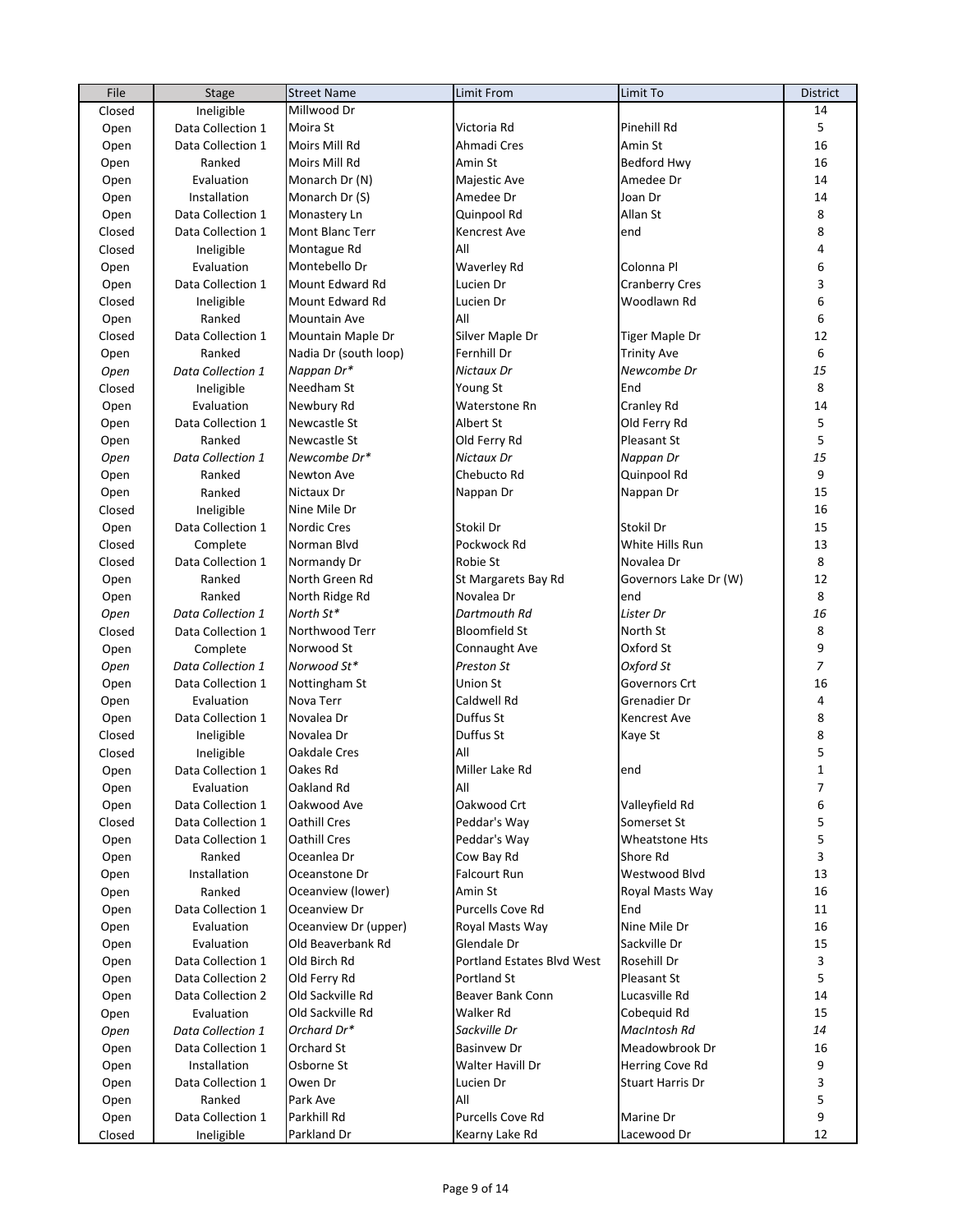| File   | Stage             | <b>Street Name</b>       | Limit From                      | Limit To                         | <b>District</b> |
|--------|-------------------|--------------------------|---------------------------------|----------------------------------|-----------------|
| Closed | Data Collection 1 | Parkwood Terr            | All                             |                                  | 9               |
| Closed | Data Collection 1 | Patrick Lane             | <b>Bissett Rd</b>               | <b>Brookview Dr</b>              | $\overline{4}$  |
| Open   | Data Collection 1 | Patton Rd*               | Sackville Dr                    | Sackville Dr                     | 14              |
| Open   | Data Collection 1 | Peachtree Hill           | Basswood Run                    | Freshwater Trl                   | 3               |
| Open   | Data Collection 1 | Pearl Dr                 | Atholea Dr                      | Carlisle Dr                      | 4               |
| Open   | Data Collection 1 | Pebblecreek Cres         | <b>Bellbrook Cres</b>           | <b>Bellbrook Cres</b>            | 3               |
| Open   | Ranked            | Peddar's Way             | Oathill Cres                    | Manor Dr                         | 5               |
| Open   | Ranked            | Pelzant St               | All                             |                                  | 5               |
| Closed | Data Collection 1 | Pembroke Ct              | All                             |                                  | 3               |
| Open   | Data Collection 2 | Penhorn Dr               | Curley Dr                       | Somerset St                      | 5               |
| Open   | Ranked            | Pepperell St             | Vernon St                       | Preston St                       | $\overline{7}$  |
| Closed | Ineligible        | Perth Dr                 | Westwood Dr                     | Strath Ln                        | 6               |
| Open   | Complete          | Perth St                 | Fort Sackville Rd               | Wardour St                       | 16              |
| Open   | Ranked            | Peter Buckley Dr         | All                             |                                  | 15              |
|        | Data Collection 1 | Philip Dr*               | all                             |                                  | $\mathbf{1}$    |
| Open   |                   | Pine Grove Dr            |                                 |                                  | 11              |
| Open   | Complete          |                          | Herring Cove Rd                 | Inspector Crt<br><b>Tower Rd</b> |                 |
| Open   | Data Collection 1 | Pine Hill Dr             | Francklyn St                    |                                  | 7               |
| Open   | Ranked            | Pine St                  | Rose St                         | Ochterloney St                   | 5               |
| Open   | Data Collection 1 | Pinehaven Dr             | <b>Purcells Cove Rd</b>         | end                              | 9               |
| Open   | Data Collection 1 | Pinehaven Dr*            | All                             |                                  | 14              |
| Open   | Data Collection 1 | Pinehill Dr              | Sackville Dr                    | Glendale Dr                      | 15              |
| Open   | Data Collection 1 | Pinetree Cres*           | Kingsway Rd                     | Rockcliffe Cres                  | 13              |
| Open   | Ranked            | Pioneer Ave              | Oriole St                       | Wren St                          | 10              |
| Closed | Data Collection 1 | Piper St                 | All                             |                                  | 3               |
| Open   | Data Collection 1 | <b>Plateau Cres</b>      | Clayton Park Dr                 | Glenforest Dr                    | 10              |
| Closed | Ineligible        | Pleasant St              | Portland St                     | Prince Albert Rd                 | 5               |
| Closed | Ineligible        | Pockwock Rd              | All                             |                                  | 13              |
| Open   | Ranked            | Point Pleasant Dr        | Marginal Rd                     | Francklyn St                     | $\overline{7}$  |
| Open   | Data Collection 1 | <b>Pondicherry Cres</b>  | <b>Cranberry Cres</b>           | Pondicherry Cres                 | 3               |
| Open   | Evaluation        | Poplar Dr                | All                             |                                  | 4               |
| Open   | Data Collection 1 | Poplar St                | Chebucto Rd                     | Quinpool Rd                      | 9               |
| Open   | Complete          | Portland Hills Dr        | Portland St                     | <b>Portland Estates Blvd</b>     | 3               |
| Closed | Ineligible        | Portland St              | Pleasant St                     | Prince Arthur Ave                | 5               |
| Open   | Ranked            | <b>Preston St</b>        | Jubilee Rd                      | Payzant Ave                      | 8               |
| Open   | Complete          | <b>Preston St</b>        | Quinpool Rd                     | Jubilee Rd                       | 8               |
| Closed | Data Collection 1 | <b>Prestwick Cl</b>      | All                             |                                  | 12              |
| Open   | Ranked            | <b>Prince Arthur Ave</b> | Pleasant St                     | Fenwick St                       | 5               |
| Open   | Data Collection 1 | <b>Prince St</b>         | Pinehill Dr                     | McDougall Ave                    | 15              |
| Open   | Data Collection 2 | Princess Margaret Blvd   | All                             |                                  | 6               |
| Open   | Ranked            | Princeton Ave            | All                             |                                  | 11              |
| Open   | Ranked            | Punch Bowl Dr            | <b>Highfield St</b>             | Herring Cove Rd                  | 9               |
| Closed | Ineligible        | Purcell's Cove Rd        | Pinehaven Dr                    | Mabou Ave                        | 9               |
|        | Ineligible        | Purcell's Cove Road      | Willams Lake Rd                 | Boulderwood Road                 | 9               |
| Closed |                   | Quarry Rd*               |                                 | Herbert Rd                       | 9               |
| Open   | Data Collection 1 |                          | St Margarets Bay Rd<br>South St |                                  | 7               |
| Open   | Data Collection 1 | Queen St*                |                                 | Victoria Rd                      |                 |
| Open   | Ranked            | Quindora Cres            | All                             |                                  | 4               |
| Open   | Ranked            | Quinn St                 | Quinpool Rd                     | Chebucto Rd                      | 9               |
| Open   | Data Collection 1 | Radcliffe Dr             | Dunbrack St                     | Lacewood Dr                      | 12              |
| Open   | Ranked            | Rafting Dr               | <b>Executive Dr</b>             | Millwood Dr                      | 14              |
| Open   | Ranked            | <b>Ralston Ave</b>       | at Abbott Dr                    |                                  | 9               |
| Open   | Data Collection 1 | Ranoch Rd                | <b>Tobermory Rd</b>             | Strath Ln                        | 6               |
| Open   | Data Collection 2 | Ravines Dr               | Southgate Dr                    | Southgate Dr                     | 16              |
| Open   | Evaluation        | Raymoor Dr               | Strath Ln                       | Main St                          | 6               |
| Open   | Ranked            | <b>Rector St</b>         | Barrington st                   | Novalea Dr                       | 8               |
| Open   | Data Collection 1 | Red Fern Terr            | Farnham Gate Rd                 | Langbrae Dr                      | 12              |
| Open   | Ranked            | Redbank Rd               | Oakmount Dr                     | Rockmanor Dr                     | 16              |
| Closed | Data Collection 1 | Redwood Ave              | Collindale St                   | Collindale                       | 9               |
| Closed | Complete          | Regal Rd                 | Dorothea Dr                     | Collins Grove Rd                 | 3               |
| Open   | Data Collection 1 | Regent Dr                | Centre St                       | Sarnia Ave                       | 5               |
| Open   | Installation      | <b>Renfrew St</b>        | Pleasant St                     | Glenview Dr                      | 5               |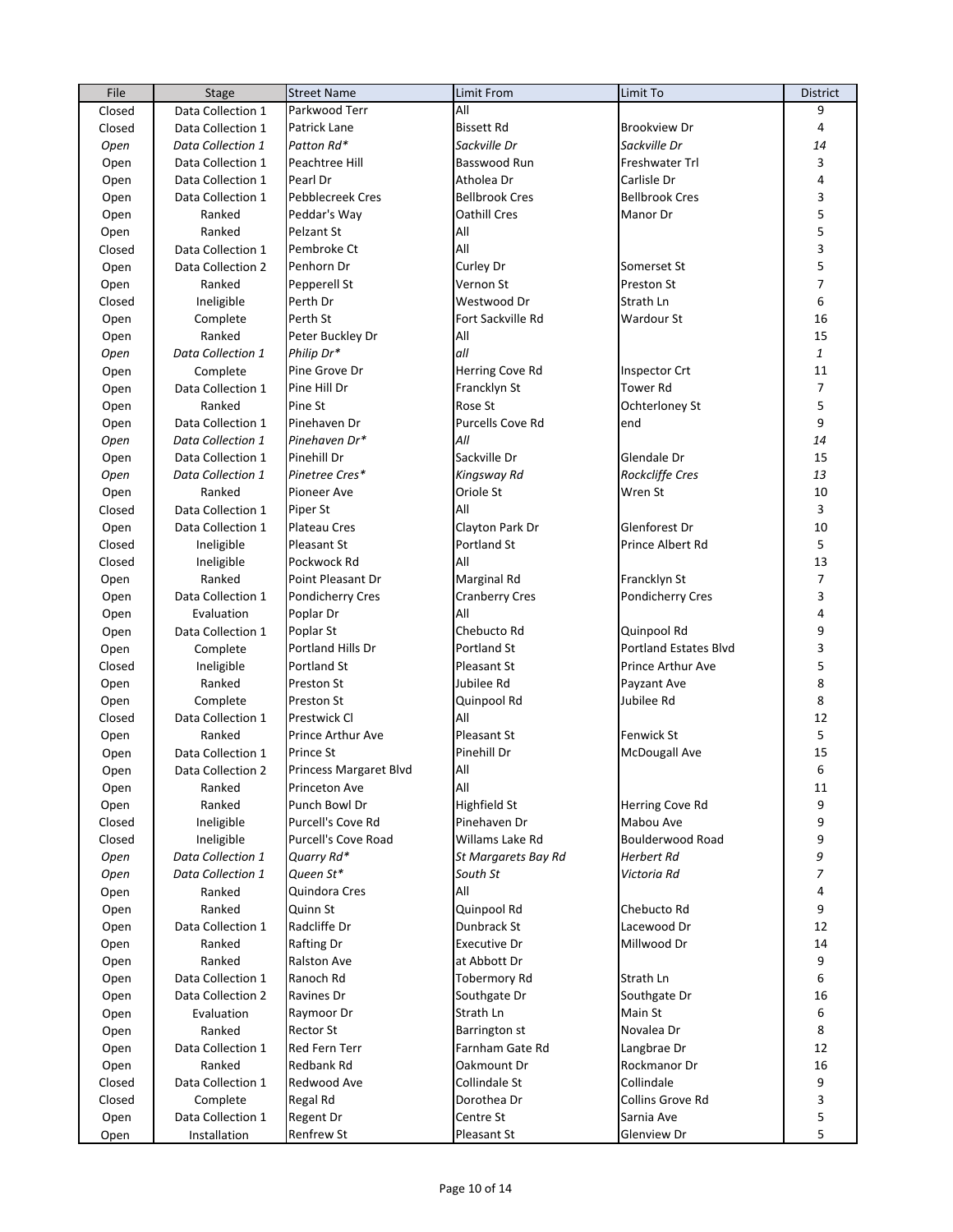| File   | Stage             | <b>Street Name</b> | <b>Limit From</b>           | Limit To            | <b>District</b> |
|--------|-------------------|--------------------|-----------------------------|---------------------|-----------------|
| Open   | Data Collection 1 | Rhodora Dr         | Wilson Lake Dr              | Lakecrest Dr        | 14              |
| Open   | Data Collection 1 | Richardson Dr      | Chater Dr                   | Chris Evan Dr       | $\overline{2}$  |
| Open   | Installation      | Richardson Dr      | Fall River Rd               | Lexington Ave       | $\mathbf{1}$    |
| Open   | Data Collection 1 | Ridding Rd*        | <b>Shore Rd</b>             | Cow Bay Rd          | 3               |
| Open   | Data Collection 1 | <b>Ridge Ave</b>   | Old Sackville Rd            | Madeline Ave        | 15              |
| Open   | Ranked            | Ridge Valley Rd    | Cowie Hill Rd               | <b>Highfield St</b> | 9               |
| Open   | Ranked            | Ridge Valley Rd    | Highfield St                | Drumdonald Rd       | 9               |
| Open   | Data Collection 1 | Ridgecrest Dr*     | Mount Edward Rd             | Highway 7           | 6               |
| Open   | Ranked            | Ridgevale Dr       | All                         |                     | 16              |
| Closed | Complete          | Riley Rd           | Cherry Brook Rd             | Highway 7           | 4               |
| Open   | Data Collection 1 | Rivendale Dr*      | Windgate Dr                 | Parkside Ln         | 14              |
| Open   | Data Collection 1 | Riverside Dr       | Maple Grove Ave             | Lennox Dr           | 15              |
| Open   | Ranked            | Riverside Dr       | Sackville Dr                | Glendale Dr         | 15              |
| Closed | Data Collection 1 | Riverview Dr*      | St. Margarets Bay Rd        | end                 | 12              |
| Open   | Evaluation        | Robert St          | Karen Ave                   | Henry Ave (S)       | $\mathbf{1}$    |
| Closed | Data Collection 1 | Robie St           | Inglis St                   | South end           | $\overline{7}$  |
| Open   | Data Collection 2 | Robie St           | Livingstone St              | Lady Hammond Rd     | 8               |
| Open   | Ranked            | Robie St           | Memorial Dr                 | Leeds St            | 8               |
| Closed | Data Collection 1 | Roblea Dr          | Stephen Cross Dr            | Spring Ave          | 3               |
| Open   | Data Collection 1 | Roblea Dr          | Spring Ave                  | Stephen Cross Dr    | 3               |
| Open   | Ranked            | Rockfield Dr       | Westwood Blvd               | End                 | 13              |
| Open   | Data Collection 1 | Rockhaven Dr       | Woodbury Dr                 | Wenworth Dr         | 10              |
|        |                   | Rockingstone Rd    | Beachstone Dr               | end                 | 11              |
| Open   | Complete          | Rockingstone Rd    | Sussex St                   | Beachstone Dr       | 11              |
| Open   | Data Collection 1 |                    |                             | <b>Waverley Rd</b>  | 16              |
| Closed | Ineligible        | Rocky Lake Dr      | Bedford Hwy                 |                     |                 |
| Open   | Data Collection 1 | Rodney Rd          | Portland St                 | Prince Arthur Ave   | 5               |
| Open   | Data Collection 2 | Roleika Dr         | Caledonia Rd                | Kennedy Dr          | 6               |
| Open   | Data Collection 1 | Rolling Hills Dr   | All                         |                     | $\mathbf 1$     |
| Open   | Data Collection 1 | Romans Ave         | Federal Ave (N)             | <b>Bayers Rd</b>    | 9               |
| Open   | Ranked            | Romans Ave         | Mumford Rd                  | <b>Bayers Rd</b>    | 9               |
| Open   | Ranked            | Romkey Dr          | All                         |                     | 3               |
| Open   | Data Collection 1 | Rose St            | Maple St                    | Pine St             | 5               |
| Open   | Complete          | Rosedale Ave       | Willett St                  | Gesner St           | 10              |
| Closed | Complete          | Rosemary Dr        | Rhodora Dr                  | Sackville Dr        | 14              |
| Open   | Data Collection 1 | Rosemeade Ave      | Leeds St                    | Hillside Ave        | 8               |
| Open   | Data Collection 1 | Rosewood Ave       | Brentwood Ave               | Eisner St           | 12              |
| Open   | Ranked            | Rosewood Lane      | Briarwood Dr                | Briarwood Dr        | 3               |
| Open   | Ranked            | Roslyn Rd          | Oxford St                   | Connaught St        | 8               |
| Open   | Ranked            | Rossi Dr           | Bonita Dr                   | Montebello Dr       | 6               |
| Open   | Data Collection 1 | Rossing Dr         | Millwood Dr                 | Jackladder Dr       | 14              |
| Open   | Data Collection 1 | Rowe Ave           | Bayers Rd                   | Scot St             | 9               |
| Open   | Ranked            | Roxton Rd          | <b>Bellevue Ave</b>         | Robie St            | $\overline{7}$  |
| Open   | Data Collection 1 | <b>Roy Cres</b>    | <b>Basinvew Dr</b>          | <b>Basinview Dr</b> | 16              |
| Open   | Data Collection 1 | Royal Masts Way    | Moirs Mill Rd               | Oceanview Dr        | 16              |
| Open   | Complete          | Rufus Ave          | Willett St                  | Gesner St           | 10              |
| Open   | Ranked            | Rufus Ave          | Hillcrest St                | <b>Birch St</b>     | 10              |
| Open   | Complete          | Russell St         | Devonshire Ave              | Gottingen St        | 8               |
| Open   | Ranked            | Russell St         | Wyse Rd                     | Victoria Rd         | 5               |
| Open   | Evaluation        | Rutledge St        | <b>Basinvew Dr</b>          | Shoreview Dr        | 16              |
| Open   | Data Collection 1 | <b>Ryland Ave</b>  | Limardo Dr                  | Woodland Ave        | 5               |
| Closed | Complete          | Salmon River Dr    | Chater Dr                   | Shannon Dr          | $\overline{2}$  |
| Open   | Data Collection 1 | Sami Dr            | Armoyan Dr                  | Armoyan Dr          | 15              |
| Open   | Ranked            | Sampson Dr         | Stokil Dr                   | Saratoga Dr         | 15              |
| Open   | Complete          | Samuel Danial Dr   | <b>Melrose Cres</b>         | end                 | 3               |
| Open   | Ranked            | Samuel Danial Dr   | Cow Bay Rd                  | <b>Melrose Cres</b> | 3               |
| Open   | Data Collection 1 | Sandlewood Terr    | Rosewood Ln                 | Rosewood Ln         | 3               |
| Open   | Data Collection 1 | Sandstone Ave      | High Rd                     | Limestone Ave       | $\mathbf{1}$    |
| Open   | Evaluation        | Sandy Run          | Thompson Run                | White Hills Run     | 13              |
| Open   | Data Collection 1 | Sarah Cres         | <b>Cranberry Cres</b>       | Tantling Cres (E)   | 3               |
| Open   | Data Collection 1 | Sarah Ingraham Dr  | <b>Brittany Murphy Terr</b> | civic 63            | 11              |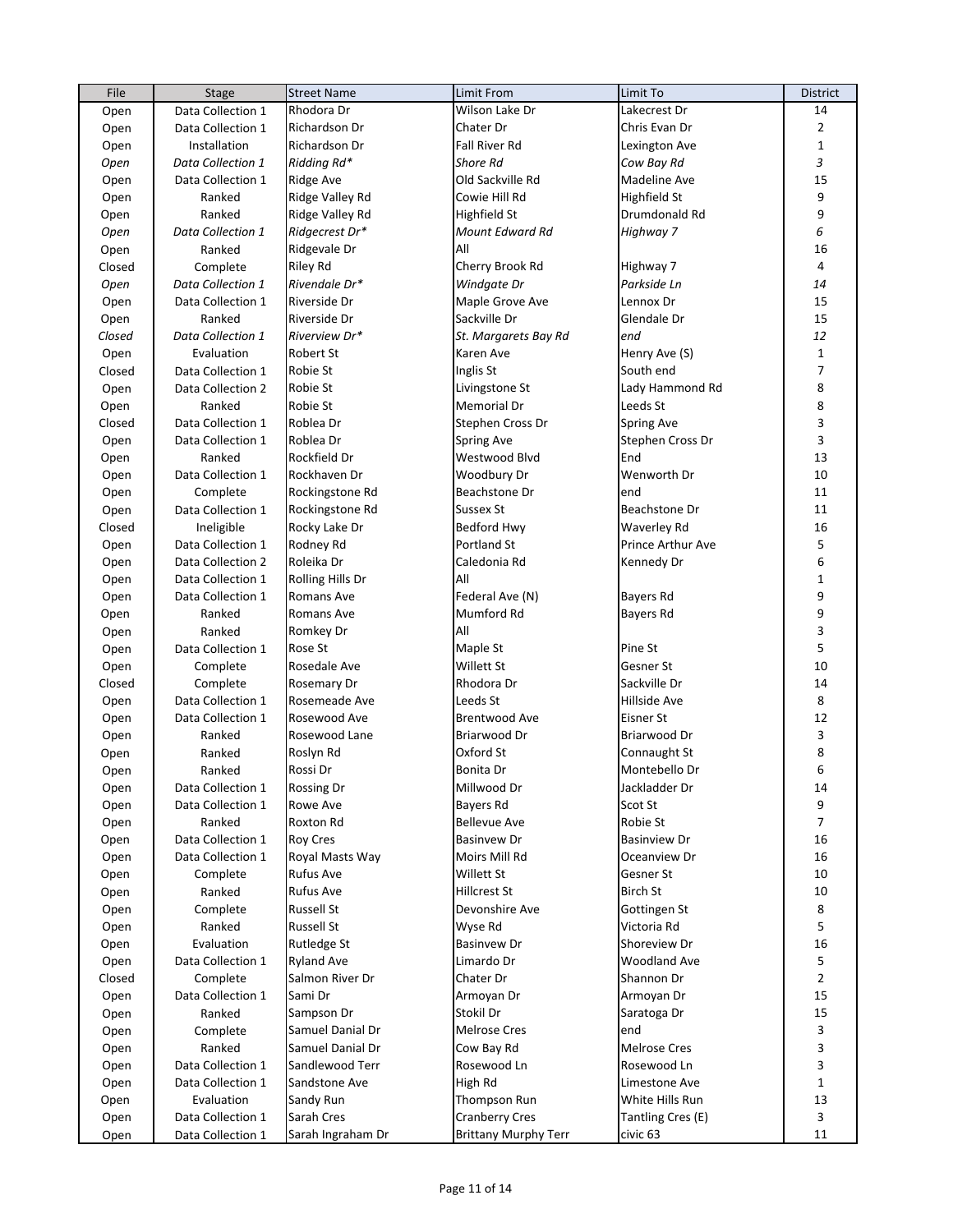| File   | Stage             | <b>Street Name</b>      | <b>Limit From</b>   | Limit To               | <b>District</b> |
|--------|-------------------|-------------------------|---------------------|------------------------|-----------------|
| Open   | Ranked            | Saskatoon Dr            | All                 |                        | 10              |
| Open   | Data Collection 1 | Savoy Ave               | <b>Bryanston Rd</b> | end                    | 14              |
| Closed | Data Collection 1 | Scarlet Rd/Parmbelle Ln | All                 |                        | 10              |
| Open   | Ranked            | Sea King Dr             | <b>Ernest Ave</b>   | Lancaster Dr           | 5               |
| Open   | Data Collection 2 | Seaforth St             | Windsor St          | Oxford St              | $\bf 8$         |
| Open   | Ranked            | Seaforth St             | Connolly St         | Oxford St              | 9               |
| Open   | Data Collection 1 | Seawood Ave*            | Sackville Cross Rd  | End                    | 15              |
| Open   | Ranked            | Settle St               | All                 |                        | 6               |
| Open   | Ranked            | Sheppards Rn            | Beech Tree Rn       | St. Margaret's Bay Rd  | 12              |
| Open   | Ranked            | Sherwood St             | All                 |                        | 4               |
| Open   | Ranked            | Shirley St              | Preston St          | Robie St               | $\overline{7}$  |
| Open   | Ranked            | Shore Dr                | Wardour St          | Golf Links Rd          | 16              |
| Open   | Ranked            | Shore Dr                | Hatchery Ln         | Shipyard Rd            | 16              |
|        | Data Collection 1 | Shore Dr*               | Golf Links Rd       | end                    | 16              |
| Open   |                   | Shore Rd                | Cow Bay Rd          | Caldwell Rd            | 3               |
| Closed | Complete          |                         |                     |                        |                 |
| Open   | Ranked            | Shrewsbury Rd           | Sherwood St         | Astral Dr              | 4               |
| Open   | Data Collection 1 | Sidhu Dr                | Beaver Bank Rd      | civic <sub>67</sub>    | 14              |
| Closed | Data Collection 1 | Silistria Dr            | Merrimac Dr         | <b>Beaufort Ave</b>    | 4               |
| Open   | Ranked            | Sinclair St             | Hawthorne St        | Prince Albert Rd       | 5               |
| Open   | Ranked            | Slayter St              | Woodland Ave        | School St              | 5               |
| Open   | Complete          | Smallwood Ave           | Serpentine Ave      | Gander Ave             | 4               |
| Open   | Evaluation        | Smith Ave               | Cole Dr             | Cole Harbour Rd        | 4               |
| Open   | Ranked            | Smiths Rd               | Hammonds Plains Rd  | End                    | 16              |
| Open   | Ranked            | Smokey Dr               | Glendale Dr         | Stokil Dr              | 15              |
| Open   | Data Collection 1 | Snowy Owl Dr*           | All                 |                        | 16              |
| Closed | Ineligible        | South St                | All                 |                        | $\overline{7}$  |
| Open   | Data Collection 1 | Southampton Dr          | Morris Lake Dr      | end                    | 4               |
| Open   | Evaluation        | Southgate Dr            | Larry Uteck Blvd    | <b>Bedford Highway</b> | 16              |
| Open   | Evaluation        | Southhill Dr            | Clayton Park Dr     | Glenforest Dr          | 10              |
| Open   | Ranked            | Spikenard St            | Valleyfield Rd      | Woodlawn Rd            | 6               |
| Closed | Data Collection 1 | Spinnaker Dr            | Purcells Cove Rd    | Anchor Dr (S)          | 9               |
| Open   | Ranked            | <b>Spring Ave</b>       | Mount Edward Rd     | Portland St            | 3               |
| Open   | Data Collection 1 | Springfield Ave         | Sackville Dr        | civic 78               | 14              |
| Open   | Evaluation        | Springfield Lake Rd     | Fenerty Rd          | end                    | 14              |
| Open   | Data Collection 1 | Springhill Rd*          | Yorkshire Ave       | Windmill Rd            | 6               |
| Closed | Data Collection 1 | Springvale Ave          | All                 |                        | 9               |
| Open   | Data Collection 1 | Spruce Dr               | Dyke Rd             | Silver Crt             | 3               |
| Open   | Data Collection 1 | Sprucedale Dr           | Fraser Rd           | Fir Tree Ln            | 12              |
| Open   | Data Collection 1 | St Andrews Ave          | Chisholm Ave        | end                    | 9               |
| Closed | Data Collection 1 | St Andrews Ave          |                     |                        | 9               |
| Open   | Data Collection 1 | St Andrews Dr           | Greenock Dr         | High Rd                | $\mathbf{1}$    |
| Closed | Data Collection 1 | St George's Ln          | Pleasant St         | Portland St            | 5               |
| Open   | Ranked            | St Michaels Ave         | Herring Cove Rd     | Lois Ln                | 11              |
|        | Data Collection 1 | St Pauls Ave            | Ketch Harbour Rd    | Hebridean Rd           | 11              |
| Open   |                   |                         | Hammonds Plains Rd  | end                    | 13              |
| Closed | Ineligible        | St. George Blvd         |                     |                        |                 |
| Closed | Data Collection 1 | <b>Stanley Pl</b>       | All                 |                        | 8               |
| Open   | Ranked            | Starboard Dr            | All                 |                        | 16              |
| Open   | Ranked            | <b>States Lane</b>      | Beech Tree Run      | Beech Tree Run         | 12              |
| Open   | Ranked            | Stokil Dr               | Beaver Bank Rd      | End                    | 15              |
| Open   | Data Collection 1 | Stone Mount Dr          | Cobequid Rd         | Lakeview Rd            | 15              |
| Open   | Data Collection 2 | Stonehaven Rd           | Glenmore Ave        | Fenwood Rd             | 9               |
| Open   | Ranked            | <b>Stonewick Cres</b>   | Waterstone Rn       | Westpoint Dr           | 14              |
| Open   | Data Collection 1 | Stoneybrook Crt         | Lacewood Dr         | End                    | 10              |
| Open   | Ranked            | Stratford Dr            | Astral Dr           | Astral Dr              | 4               |
| Open   | Ranked            | Stratford Way           | Lacewood Dr         | Radcliffe Dr           | 12              |
| Open   | Data Collection 1 | Strath Ln               | Helene Ave          | Caledonia Rd           | 5               |
| Open   | Evaluation        | <b>Stuart Harris Dr</b> | Mount Edward Rd     | Owen Cres              | 3               |
| Open   | Data Collection 1 | Sumac Ln                | Lacewood Dr         | end                    | 10              |
| Open   | Evaluation        | <b>Summit Cres</b>      | High Timber Dr      | High Timber Dr         | 13              |
| Open   | Complete          | Sunnybrae Ave           | Alex St             | Hillcrest St           | 10              |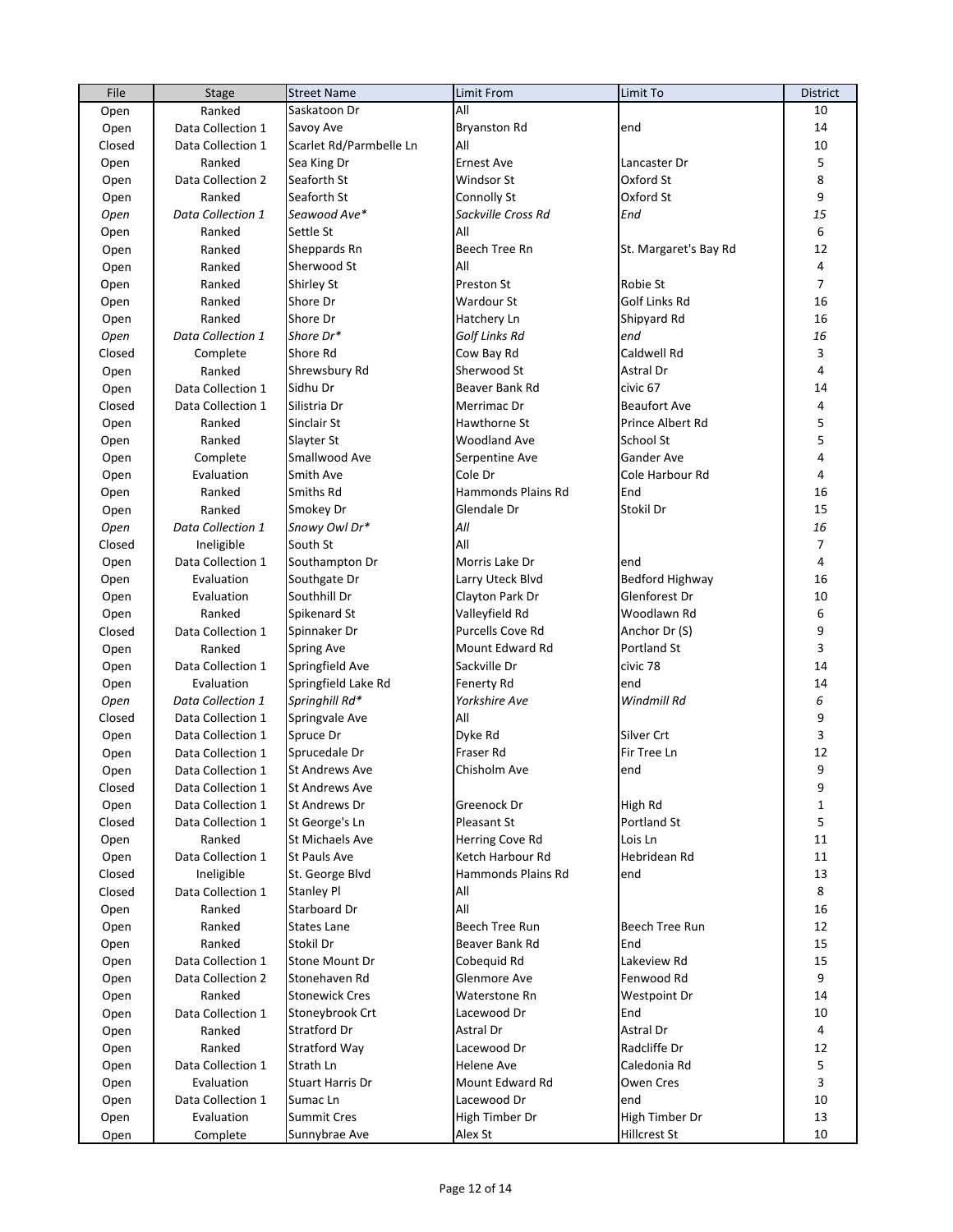| File   | Stage             | <b>Street Name</b>     | Limit From           | Limit To                | <b>District</b> |
|--------|-------------------|------------------------|----------------------|-------------------------|-----------------|
| Open   | Ranked            | Sunnybrae Ave          | Dutch Village Rd     | Alex St                 | 10              |
| Open   | Ranked            | Sunnydale Cres         | Rocky Lake Dr        | Rocky Lake Dr           | 16              |
| Open   | Data Collection 1 | <b>Sussex St</b>       | Herring Cove Rd      | Old Sambro Rd           | 9               |
| Open   | Data Collection 1 | Swan Cres              | Kingfisher Cres      | end                     | 10              |
| Open   | Ranked            | Swanton Dr             | Dorothea Dr          | Bel Ayr St              | 3               |
| Open   | Evaluation        | Sylvaina Terr          | Shelby Dr            | Hummingbird Ln          | 13              |
| Open   | Data Collection 2 | Sylvia Ave             | All                  |                         | 11              |
| Open   | Ranked            | Symonds St             | Wyse Rd              | Victoria Rd             | 5               |
| Open   | Data Collection 2 | Tamara Dr              | John Stewart Dr      | Cole Dr (S)             | 4               |
| Open   | Data Collection 1 | Tamarack Dr            | Osborne St           | Peter Saulnier Dr       | 9               |
| Open   | Ranked            | Taranaki Dr            | Civic 301            | Civic 171               | 4               |
| Open   | Ranked            | Taranaki Dr            | Civic 1              | Civic 161               | 4               |
| Open   | Data Collection 2 | Tartan Ave             | Ardwell Ave          | Auburn Ave              | 12              |
| Open   | Evaluation        | Taylor Dr              | Peter Thomas Dr      | Windsor Junction Rd     | $\mathbf 1$     |
| Closed | Complete          | Terradore Ln           | Kingswood Dr         | <b>Blue Mountain Dr</b> | 13              |
| Open   | Evaluation        | Terry Rd               | Capilano Dr          | Windgate Dr             | $\mathbf{1}$    |
| Open   | Ranked            | <b>Theakston Ave</b>   | Danforth Rd          | Pine Grove Dr           | 11              |
|        | Data Collection 1 | <b>Third Ave</b>       | All                  |                         | $\mathbf{1}$    |
| Open   |                   | Third St               | Armcrescent Dr       |                         | 9               |
| Closed | Data Collection 1 |                        |                      | Connaught St            | 5               |
| Open   | Ranked            | Thistle St             | Crichton Park Rd     | Victoria Rd             |                 |
| Open   | Data Collection 1 | <b>Thompson Run</b>    | Sandy Run            | Glen Arbour Way         | 13              |
| Open   | Data Collection 1 | <b>Thorncrest Crt</b>  | Caldwell Rd          | end                     | 3               |
| Open   | Data Collection 2 | <b>Thornhill Dr</b>    | Auburn Ave           | end                     | 11              |
| Open   | Installation      | <b>Timberlane Terr</b> | Chalamont Dr         | Shelby Dr               | 13              |
| Open   | Ranked            | <b>Topsail Blvd</b>    | All                  |                         | 3               |
| Closed | Ineligible        | Trafalgar Turn         | <b>Bristol Ave</b>   | End                     | 13              |
| Open   | Ranked            | Transom Dr             | All                  |                         | 16              |
| Closed | Data Collection 1 | <b>Tremont Dr</b>      | <b>Bedford Hwy</b>   | End                     | $10\,$          |
| Open   | Data Collection 1 | Trillium Terr*         | <b>Bayview Rd</b>    | End                     | 10              |
| Closed | Complete          | <b>Trinity Ln</b>      | Mayflower Ave        | Beaver Bank Rd          | 14              |
| Open   | Data Collection 1 | <b>True North Cres</b> | Highfield Park Dr    | end                     | 6               |
| Open   | Ranked            | <b>Turnmill Dr</b>     | Radcliffe Dr         | Langbrae Dr             | 12              |
| Closed | Data Collection 1 | Uniacke St             | <b>Barrington St</b> | Gottingen St            | 8               |
| Closed | Data Collection 1 | Uniacke St             | <b>Brunswick St</b>  | Gottingen St            | 8               |
| Open   | Data Collection 1 | <b>Union St</b>        | Bedford Hwy          | Meadowview Dr           | 16              |
| Closed | Data Collection 1 | <b>Union St</b>        | All                  |                         | 8               |
| Open   | Data Collection 2 | <b>Union St</b>        | Young St             | Kenny St                | 8               |
| Open   | Ranked            | Valkyrie Cres          | All                  |                         | 3               |
| Open   | Data Collection 1 | Valleyfield Rd         | Tacoma Dr            | Woodlawn Rd             | 6               |
| Open   | Data Collection 1 | Vanier Way             | Ravines Dr           | Shaughnessy Pl          | 16              |
| Closed | Data Collection 1 | Vaughan Ave            | Heinish Ave          | Romans Ave              | 9               |
| Closed | Data Collection 1 | Veith St               | Devonshire Ave       | Richmond St             | 8               |
| Closed | Complete          | Vernon St              | Coburg Rd            | Jubilee Rd              | 7               |
| Open   | Ranked            | Vestry St              | St. Pauls St         | <b>Barrington St</b>    | 8               |
| Open   | Data Collection 1 | Victoria Rd            | Dahlia St            | Ochterloney St          | 5               |
| Open   | Data Collection 1 | Vienna St              | Oxford St            | Swaine St               | 9               |
| Open   | Data Collection 1 | Village Rd*            | Ketch Harbour Rd     | Hebridean Rd            | 11              |
| Closed | Data Collection 1 | Vincent St             | <b>Russel St</b>     | Young St                | 8               |
| Open   | Ranked            | Virginia Ave           | Athorpe Dr           | Valleyfield Rd          | 6               |
| Closed | Complete          | Viscount Run           | Gatehouse Run        | <b>Bryanston Rd</b>     | 14              |
| Open   | Complete          | Vrege Ct               | Brenda Dr            | Brenda Dr               | 13              |
| Closed | Data Collection 1 | Wakefield Crt          | Beaconsfield Way     | end                     | 14              |
| Open   | Data Collection 1 | Walcot Run             | Milsom St            | <b>Brook St</b>         | 9               |
| Open   | Data Collection 1 | Walden Pl              | Millrun Cres         | Moirs Mill Rd           | 16              |
| Open   | Data Collection 1 | Walker Ave             | Grayson Crt          | Old Sackville Rd (E)    | 15              |
| Open   | Data Collection 1 | Walker Service Rd*     | Old Sackville Rd     | Manor Dr                | 15              |
| Open   | Complete          | Walnut St              | Jubilee Rd           | Coburg Rd               | 7               |
|        | Ranked            | Walter Havill Dr       | Stone Gate Dr        | Osborne St              | 9               |
| Open   |                   |                        |                      |                         |                 |
| Open   | Data Collection 1 | <b>Walters St</b>      | Ellenvale Ave        | Day Ave                 | 6               |
| Open   | Data Collection 2 | <b>Walton Dr</b>       | Joseph Howe Dr       | end                     | 9               |